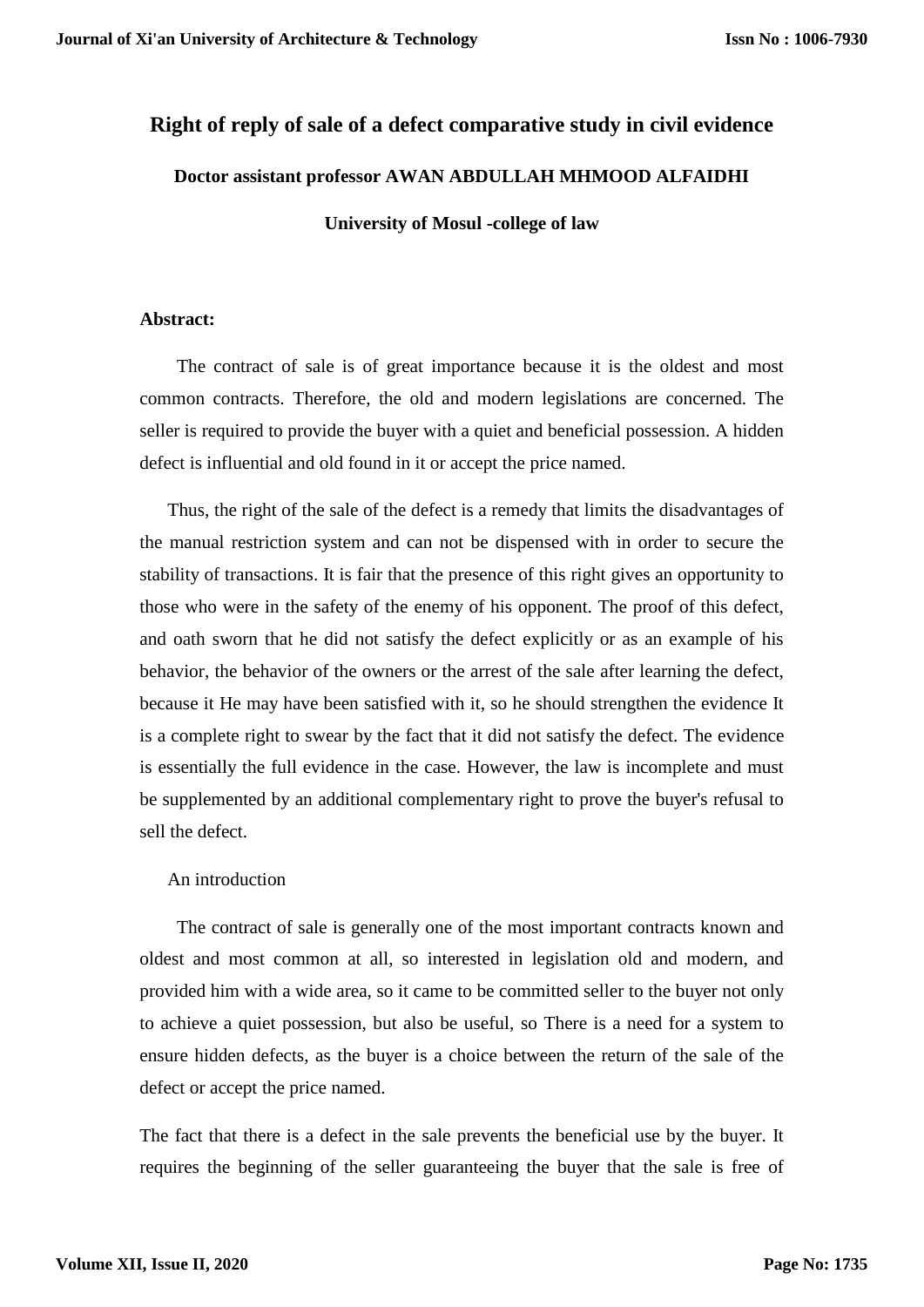these. If there is a hidden defect in the sale, the buyer would then have the right to return it under certain conditions, and if he wishes to accept it at its stated price, if the buyer refunds it, he has to sworn to the right, which the judge directs to himself after proving his claim to prove this defect. If he has been satisfied with him, he must strengthen the evidence It is the responsibility of the seller to ensure the hidden defects, provided that the defects are inherent in the substance of the sold item itself and are present at the time of receipt of the buyer and that the value of the value is reduced by purpose Which is prepared for him and that the buyer proves that he can not find out by himself if the sale was carefully examined by the usual man unless the seller has assured him that the sale is free or deliberately conceal it from him.

 This is the importance of this study by answering questions that are raised constantly, trying to answer the question on the philosophy of this right in the civil judiciary in particular? Of course, there are a number of questions under this problem: what is meant by the right of the sale of a defect in it, what are its characteristics and scope, and the position of Islamic jurisprudence and laws, and what are the characteristics of others and what are the conditions of their guidance and the implications thereof? In addition to the Iraqi law of proof, we find that there are laws such as the Syrian Evidence Act and the Jordanian Evidence, as well as our adoption of the applied approach that strengthens the legislative and jurisprudential positions in the relevant judicial decisions related to the Arab courts.

 Finally, the research section was divided into three sections. The first topic dealt with the question of what is the right of the sales response to the defect in the first two demands: the definition of the right of the sales response to the defect; , And the second part: the right of the sale reply to the defect of the suspected, while the third topic: the legal rules to respond to the sale of the defect, in the first two demands: the right conditions of the sale of the defect, and the second: the effects of the right of reply Sale of the defect, and there was a conclusion that included the conclusions and recommendations.

The first topic / what is the right of the sale reply to the defect

 The right of the sale reply to a defect is that of the right, which is sworn by the buyer when he claims that there is an old defect in the sale, and he wants his answer, and he claims that he did not satisfy the defect explicitly or implicitly, and to know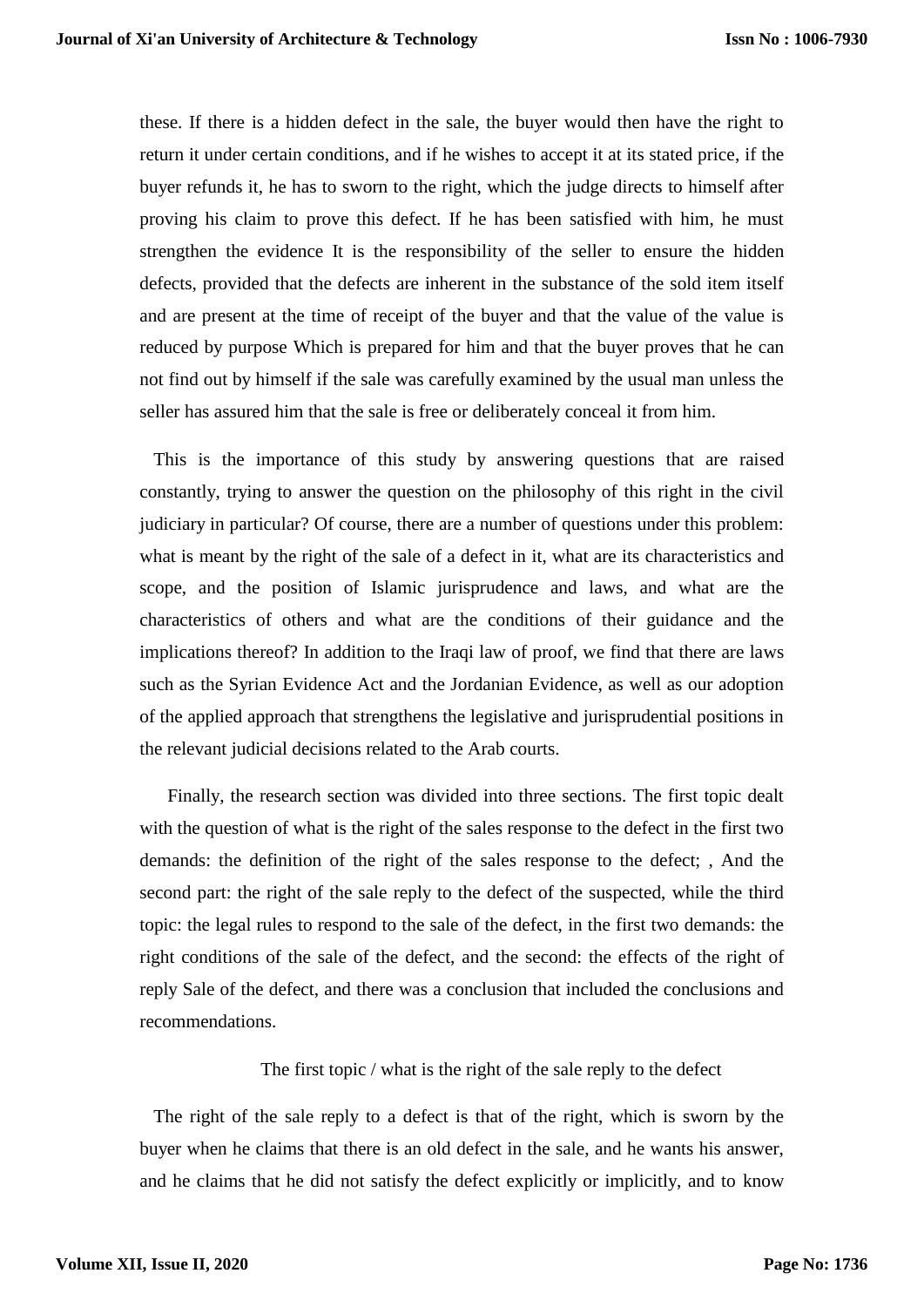the meaning of this oath we should know its meanings and then deal with its characteristics according to the following demands : -

The first demand / definition of the right of the sale reply to the defect. The second demand / characteristics of the right of the sale of the defect.

 The first demand / definition of the right of the sale reply to the defect

 There is no doubt that the term "right of return of sale" is a rich term that has its linguistic, legal and legal connotations, and because of the richness of the article and its diversity in the definition of this term, we should have identified it according to the following sections: Section II / Definition of the right of the sale back to the defect of Sharia. Section III / Definition of the right of the sale back to a legally defective.

Section 1 / Definition of the right of the sale reply to the language defect

 The right is one of the common words that show multiple meanings, which is at the origin of its position, but it is made to indicate the power and ability (1), as well as the section. This was called because if they were allied they would strike each of them with his right hand to the right of his owner. (4), but the defect is the language of the "single defect: the collection of defects for non-Muslims. The source is: 1 - the source of the abus - the stigma, the defect, the flaw, the guilt, the poverty is not a defect showed the disadvantages of others - the defect of the industry - from looking at the same defect worked for the defect of others - and appointed satisfaction for every blemish flaw,It is flawed, and the object is defective, because it is flawed. It is made flawed and delusional by showing its disadvantages, ascribing it to the defect "(5).

The defect is flawed, defective, defective, and defective, 7 any defect. The choice of a defect is that the seller chooses to return the sale to his seller with a defect. 8 The disadvantage is that what is lacking in the amount of what comes under the valuation of the valuers, In the shows in the top ten, half, and in the animal AED, and in the property two dirhams, gross disadvantage: unlike the disadvantage, which does not enter under the calendar evaluation Almqumin (9).

It is stated that "the slave's custody is three days; it is that the slave buys, and the seller does not require the defect from the defect, so what is wrong with the buyer in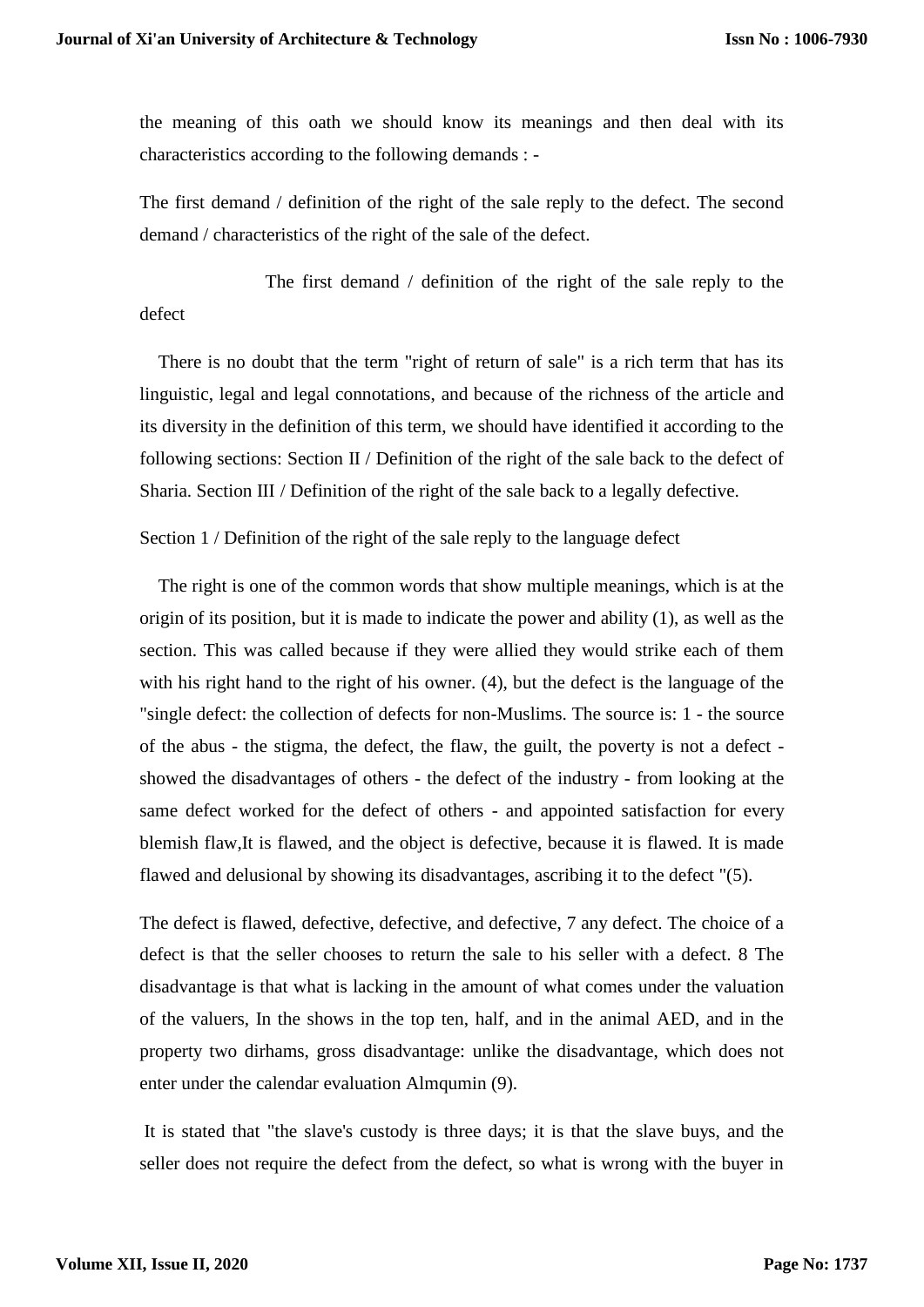the three days is from the seller's money and he is given without proof. If there is a defect after the three, "(10).

This means that the right to repel the sale for a language defect is the oath in God that the sale is defective, so the buyer chooses to return the sale to the seller with a defect.

 Section II / Definition of the right of the sale back to the defect of Sharia

 "If the buyer wants to return the sale to the defect of his ruling alliance that he did not satisfy the defect words or an indication of his behavior, the angel acted as stated in Article 344 ..." (11)

 This text of the article is a fact is the historical source of what the Iraqi legislator went to when he put the legal article that belongs to the right of the sale back to the defect in it, it is derived mainly from them.

 In this case, if the buyer wants to return the sale on the basis of his defect, and the seller denies the defect, the buyer proves his claim, and the purchaser will be sued by the judge before the court decides to reply that he did not satisfy the defect, / 344. If an alliance decides to respond with a defect, and if the court decides to dismiss the case, it is possible that the buyer may have complained of the defect on that face, and the seller could not claim this because he did not stand the buyer's satisfaction. If the seller said that he knew that the buyer did not drop the option of his fault, Right on this face, it seems that the buyer does not swear ... " (13).

 Article 1782 of the magazine also states that "If the salesmen differ after the sale has been damaged by the buyer or a defect has occurred in the buyer's hands, the alliance will not be carried out and the buyer will be executed only." He explained the following: "I know that there is no alliance if there is a difference In the price if he dies after the arrest and no alliance if a difference in the sale after the loss or departure from the property of the buyer or his fault with what is not returned by the buyer's swindle only if consumed in the hands of the seller other than the buyer, they are allied to establish the value of the eye and if the consumer is a buyer, If this is the price, we have a trade-off, because a sale is a contract The rest of the rest of them will remain if Halfa returns like a deceased if it is moral or worth it if it is a value and not an alliance either after the loss of some of the sale or its departure from the king of the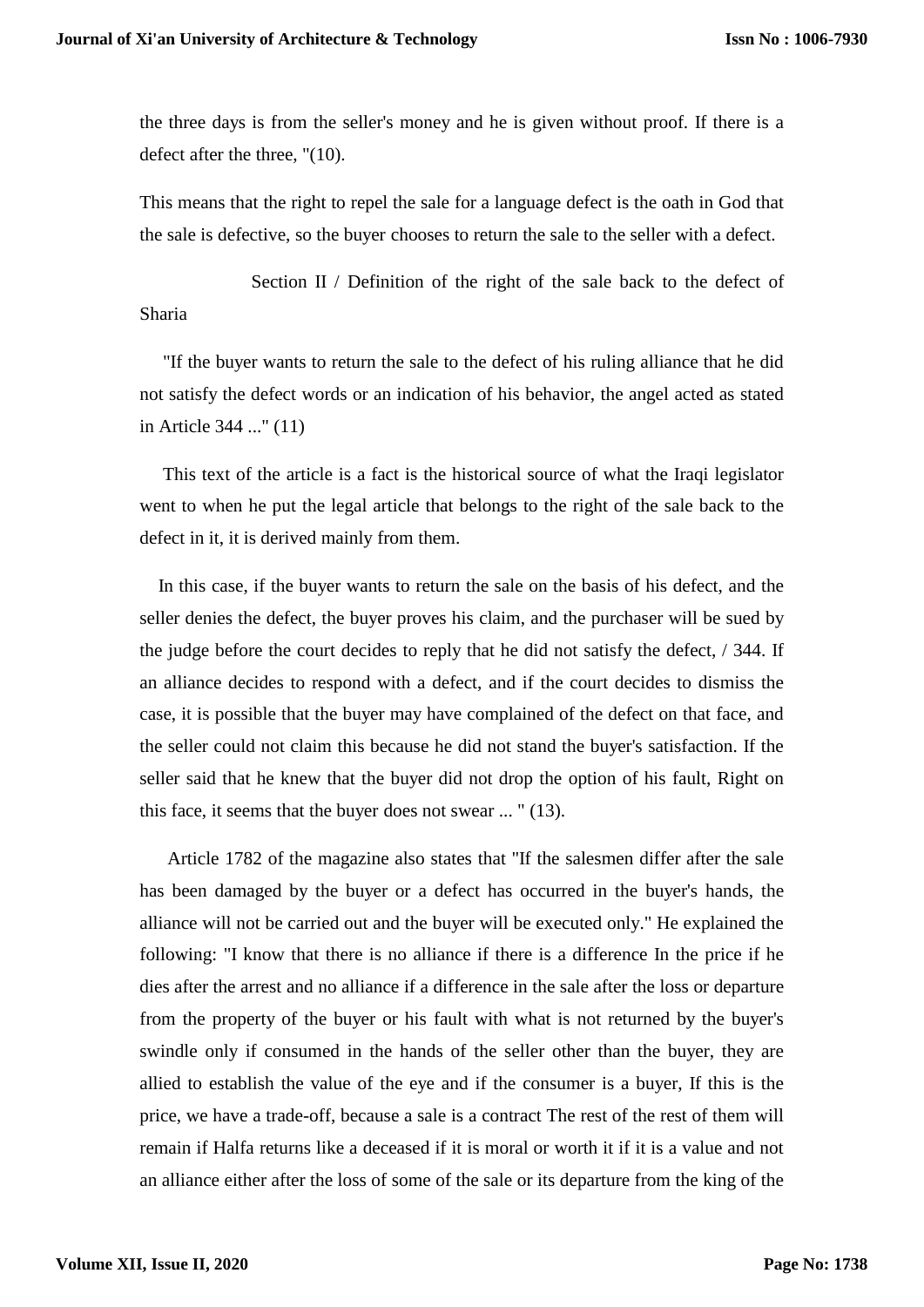buyer but to satisfy the seller to leave the share of the deceased originally so they ally themselves in the selected dir and his entourage to Tahtawi and in the end and the difference occurred Between the heirs of the seller and the purchaser or between the heirs of one of them and the neighborhood. If before the seizure of the commodity they are united by consensus, but the right of the heirs to the flag, if after the arrest, so also when Mohammed and they do not ally and say the words of the buyer or his heirs after his death as explained in the Tahawi. The price does not change If the agent of the arrest does not swear, and the king of the dispute is with the imam, then the buyer shall pay the price he has given him, and if the direct agent comes to the contract and asks him to increase, then they shall enter into agreement. "(14)

As stated in the explanation also that "if the Almtayaan differ after the damage of the sale in the hands of the buyer both or some after the occurrence of defective defect to respond as an option defect or after the sale of the property of the buyer, if it was not the sale of a swap, but it was for a price is not a coalition and the buyer only because the alliance after Constant arrest by analogy text ... "(15).

In this regard, the imams of the Hanafis and Shaafa'is have stated that if the buyer finds a defect in the sale and wants to return it to the seller, in this case the oath will be sworn after proving the defect in the sale before the purchase. It was directed by the court without a request from the adversary, but Abu Hanifa and Imam Muhammad went on to say that it was directed only at the request of the opponent.

It should be emphasized that the Muslim jurists originally did not respect the oath in general in the case before the judge definition, they knew the right a comprehensive definition of all types, has known Imam Bagawi oath as "to achieve the order or emphasis on the name of God or a description of his qualities" ), As defined by Al-Hafez Ibn Hajar as "the confirmation of the thing by mentioning the name or attribute of God" (18), and we emphasize here the universality of all these definitions and lack of jurisdiction right to respond to the sale of the defect in the subject of research and study, and what is required in the definition to be inclusive of any All qualities of knowledge and prevents at the same time from entering the qualities of others in it with brevity And it is in fact not the general oath that the jurists talk about in the sections of faith and vows in the books of Islamic jurisprudence, It is clear from the foregoing that the definition of the right of the sale reparation is legally flawed. It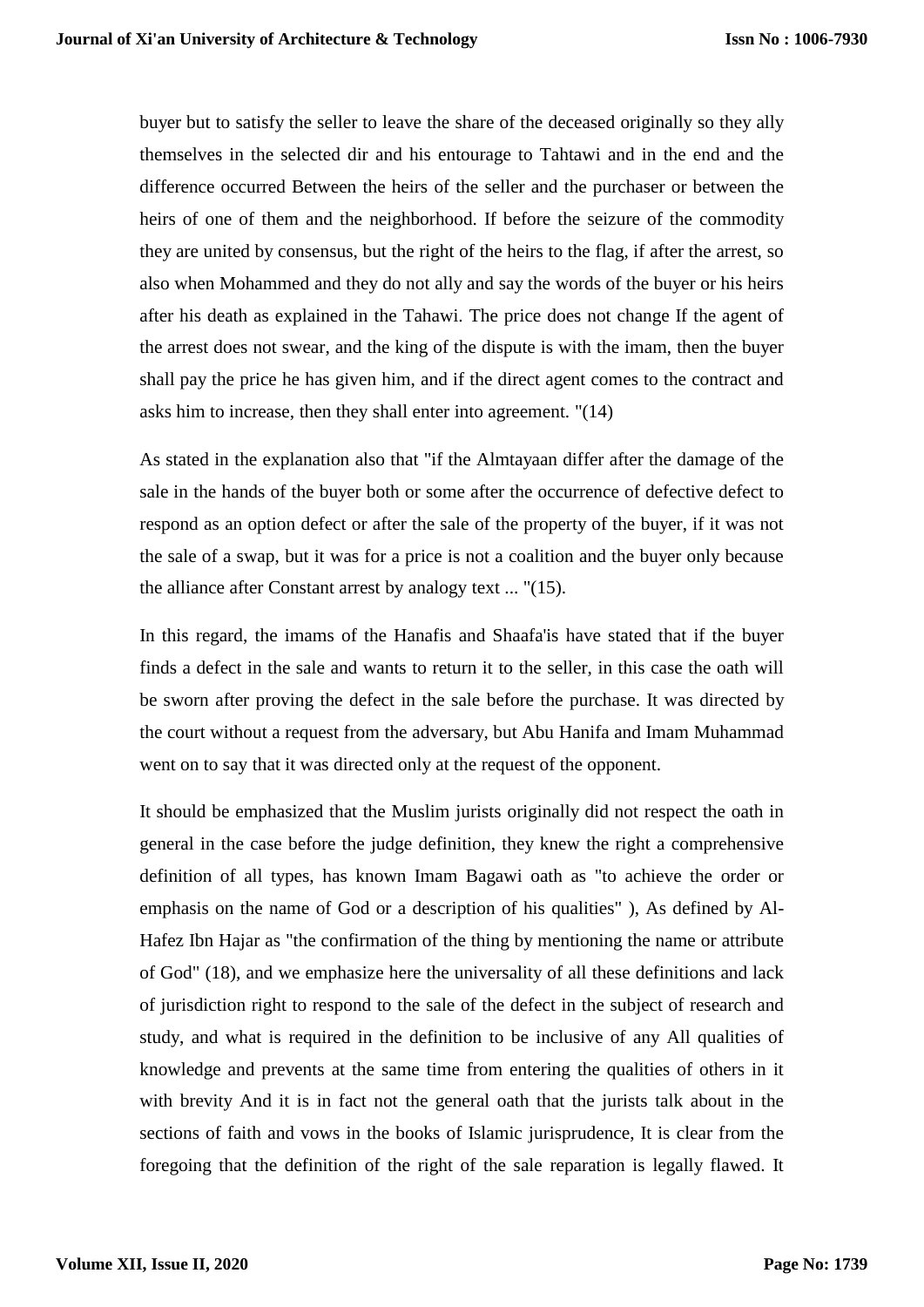should be noted that there are two definitions: First: - Definition: Year-old is (pan section to confirm mother ), And secondly: - a special definition (which are right for discounts and lawsuits).

 Finally, the definition chosen for the right of reply to the sale of a defect with our modest estimate is "confirmation of the thing at the request of the judge to mention the name or character of God in the form of special ribbons that the sale has a defect that did not satisfy him choose the return of the sale to the seller of the defect," and this definition includes definitions public and private definition, That the definition of the chosen has addressed the statement of what is the right: it is the (confirmation of the thing) as its corner: which is to be mentioned (name or character of God Almighty) and referred to its own conditions: by saying (tapes specific) and bound this alliance to the most important characteristic: (To be at the request of the judge), that the sale is a defect that did not satisfy him and chooses to return the sale to the seller Flawed. "

Section III / Definition of the right of the sale back to a legally defective

It is noteworthy that this article / 1746 - III of the Journal of Judicial Judgments was quoted literally to Article / 124 - III of the Law of the Judiciary. The Iraqi proof, which stipulated that "III - if the buyer wants to return the sale of the defect of the alliance of the court that he did not satisfy the defect explicitly or indication" and identical article / 123 - C of the Syrian Evidence Act, and Article / 54 of the Jordanian Evidence Act came in the same sense But its wording is different only, and this text is similar to what is stated in article / 83 of Of the Jordanian Civil Code, and Article 120-2b of the UAE Civil Transactions Law, and no similar provision was provided in other comparative laws.

 In the above, we refer to the Jordanian Civil Code, the Jordanian Evidence Law, and the UAE Civil Transactions Law. It took the right to reply the sale, and it was sworn by the court, even if the opponent did not ask for it.

 The buyer, where the sale is found to be defective, provides proof of such defect, which is likely to have been satisfied with him. He must reinforce his proof with a complementary right that he did not satisfy the defect explicitly as he said: Satisfied,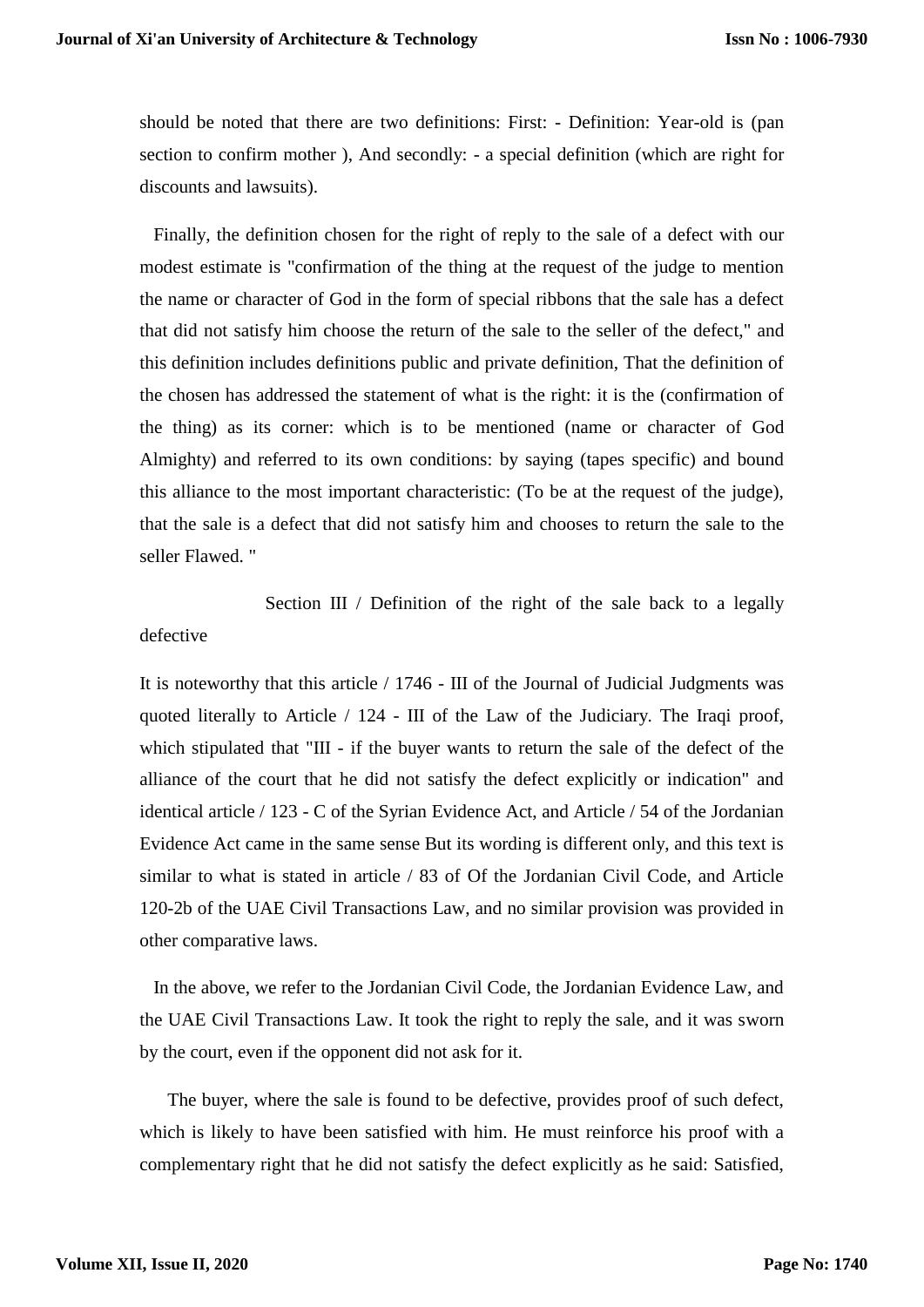or as a sign of his arrested sale after learning of the defect. (20). The decision of the Egyptian Court of Cassation stated that "the responsibility of the seller for ensuring hidden defects is conditional upon the defects being inherent in the object of the sale object Itself and are present at the time of the receipt of the buyer and reduce the value according to the purpose that was prepared And if the seller proves that he can not find it himself, if the sale is carefully examined by the usual man, unless the seller has assured him that it is free of it or deliberately hiding it from him, a material of 447 civilians. "

 Thus we can define a definition of this right as: a legal right and a right directed by the judge on his own to the buyer if he wanted to return the sale of the defect, and proved his claim that he did not satisfy the defect explicitly or signifying.

 The second demand / characteristics of the right of the sale of the defect

The right-of-sale margin is characterized by several characteristics that can be summarized as follows:

1. The repayment of the sale of a defect is essentially a known legal means of proof.

2. It is usually performed by one of the litigants in the case, namely the buyer, and may not be the seller because it is the right that it pays the damage to the buyer and is not damaged by the alliance if he is honest.

3 - It is directed by the court and on its own, as the judge asks the buyer to swear oath that he did not satisfy the defect explicitly or meaning, after he proved his claim.

4 - It is a legitimate right that is the source of Islamic law is legitimate in Islamic jurisprudence.

It is a legal right, that is, it is usually in the civil case, which is performed exclusively in the Judicial Council. It is a judicial right because it is a confirmation of the matter at the request of the judge by mentioning the name or And this is certainly a fundamental characteristic of this right from the rest of the non-judicial belief - which is not brought before the courts, which usually agreed by the parties to perform outside the Council of the judiciary did not regulate the law in general terms of the agreement is subject to the general rules which are often common and result On its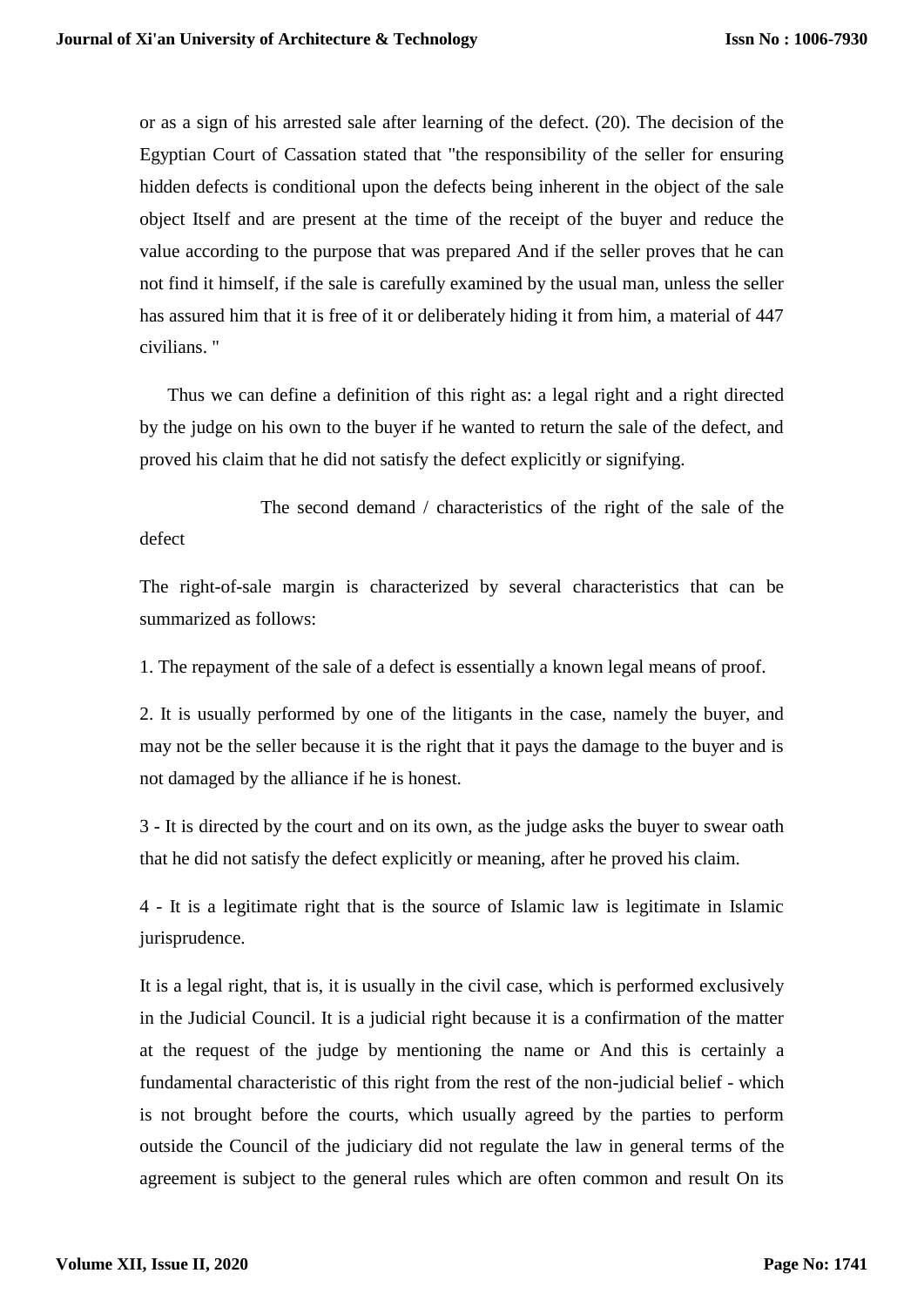alliance results T agreed Alpartyan- as they are usually within the civil case, which leads from a buyer who has proved his right and exclusively at the request of the judge.

7 - it is an integral right and right, ie, the right of the sale back to the defect in our humble estimate is a special image of the right wing complementary usually in certain circumstances, we have attached to the right complementary to come to complete the evidence seen by the law is incomplete to be completed, as well as that directed by the judge, It is called the legal oath because it is the law that imposed it and therefore it is obligatory. In other words, the judge is obliged to direct it in certain circumstances to one of the particular adversaries appointed by the law and has no discretion in directing it not to direct it. The judge needs to direct it on his own initiative. Incomplete in the case law And it is necessary to reinforce it with an additional right and a right, which is the right of the sale back to a defect in which the buyer is sworn that he did not satisfy the defect explicitly or implicitly.

8 - The objective of the right to respond to the sale of the defect is to show the right is the right to protect the rights from loss, and is one of the most important legal and legal means that were found in order to protect the right of the dispute or abuse, so the right to protect rights from loss and non-aggression .

 The second topic: The scope of the right to reply to the sale of a defect and to distinguish it from what is suspected

 The original is as it may be that the right of the sale reply may be directed to a defect. The exception is that there are certain specific cases in which the buyer can not return the sale to the seller, but rather his right to demand a decrease in price. The right has several advantages that distinguish it from the others. The first demand / right range of the sale reply to the defect.

## Requirement I / Scope of right of sale reply for defect

 In the field of determining the scope of this right, it is necessary to begin to overlook the contract of sale, reviewing the importance and place of legislation in general and two centers rather than the seller's commitment to guarantee hidden defects. Hence we will start to get into the subject and determine its scope. Contracts and financial transactions were generally known to the Arabs before Islam, The various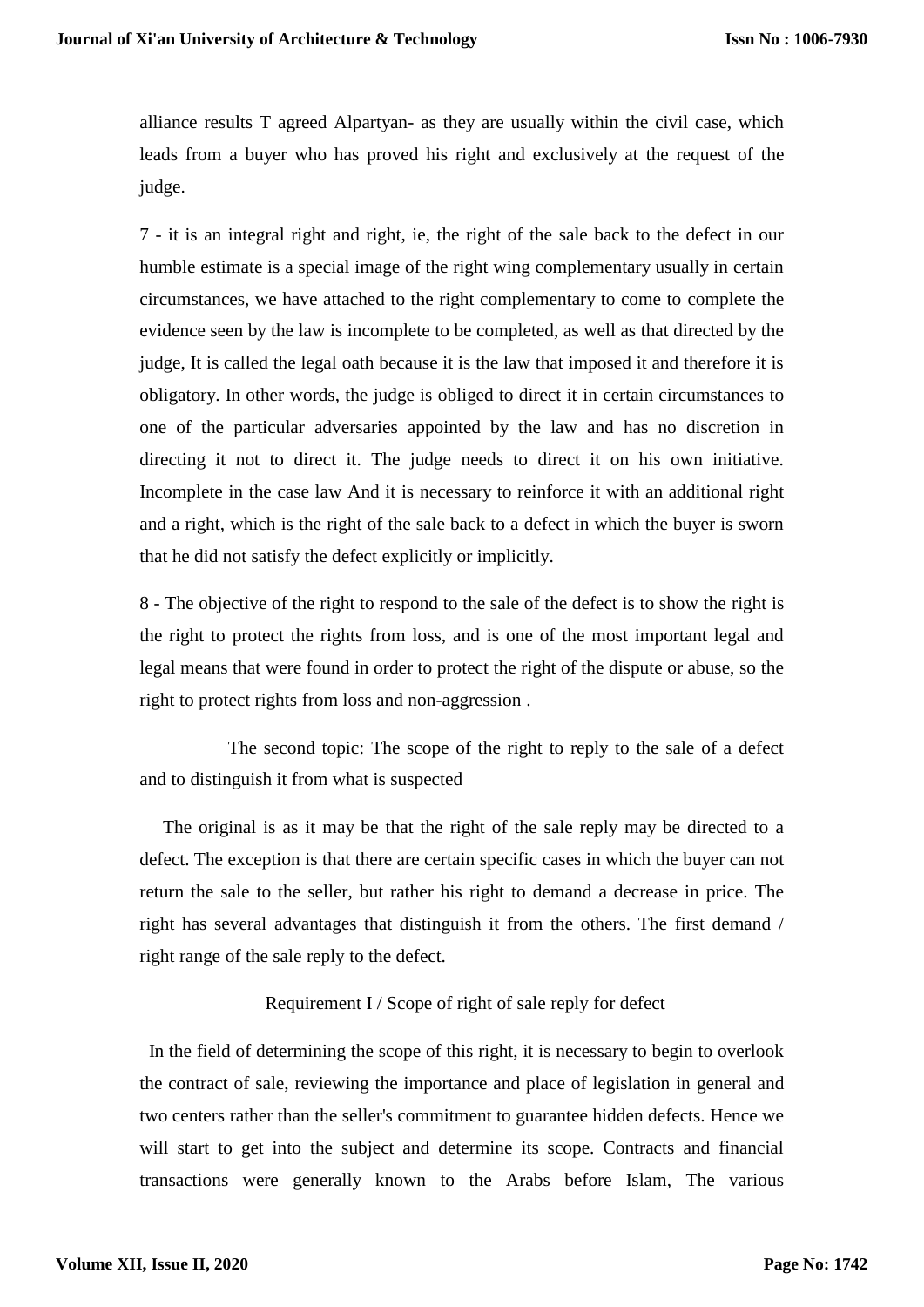compensations from the sale and lease and mortgage, and when Islam came to recognize the Arabs on a large part of what they deal with while the other section is invalidated.

 The contract of sale is the most important contracts named and oldest and most common at all so the legislation was interested in general sales contract, including Iraqi legislation, specifically the Iraqi civil law has been allocated to the first chapter of the first section of the second book Articles 506-600, 22, But the work was to include in the sales contract a condition under the name of the delivery clause that the seller delivered the matter to the buyer and that the buyer Has received it (24), and then approved The French Civilization Act of 1804 was a stage of development. The sale itself became the transfer of ownership if the seller made an obligation to transfer it to the buyer. Article 1583 of the French Civil Code of 1804 stated that " Their agreement on the sale and price, even if the sale was not delivered and the price did not pay, "as the Egyptian law followed the approach and lines of French law became a contract of sale itself and without the need for another procedure.

We have observed through the extrapolation that Islamic law has preceded all progressive legislation in making the contract of sale a transfer of ownership so that the purchaser of the property or the movable becomes the owner of the sale by contract. 26 The Code of Judgments defines the contract of sale in Article 105 as " "As defined by Article 343 of the Guide of the Hieran to the knowledge of the human condition of Mohamed Kadri Pasha that" the ownership of the seller money to the buyer money is a price for the sale, "and these definitions, we find that selling in Islamic jurisprudence either to be selling the eye cash, Or selling the eye by the eye, which is barter or selling cash In cash, the exchange or the sale of deferred money at an urgent price, namely peace.

 The sale was defined as article 506 of the Iraqi Civil Code, which states that "the definition is a definition derived from Islamic jurisprudence and in particular from Article 105 of the Code of Criminal Procedure referred to in article 507 of the Iraqi Civil Code. It is also derived from the Islamic jurisprudence, and in particular from the text of Article / 120 of the Code of Judicial Judgments, as noted in the definition of "selling the eye in cash" The sale contained in the Iraqi Civil Code did not refer to the effects that ensue Li this contract, namely Sales transfer of ownership to the buyer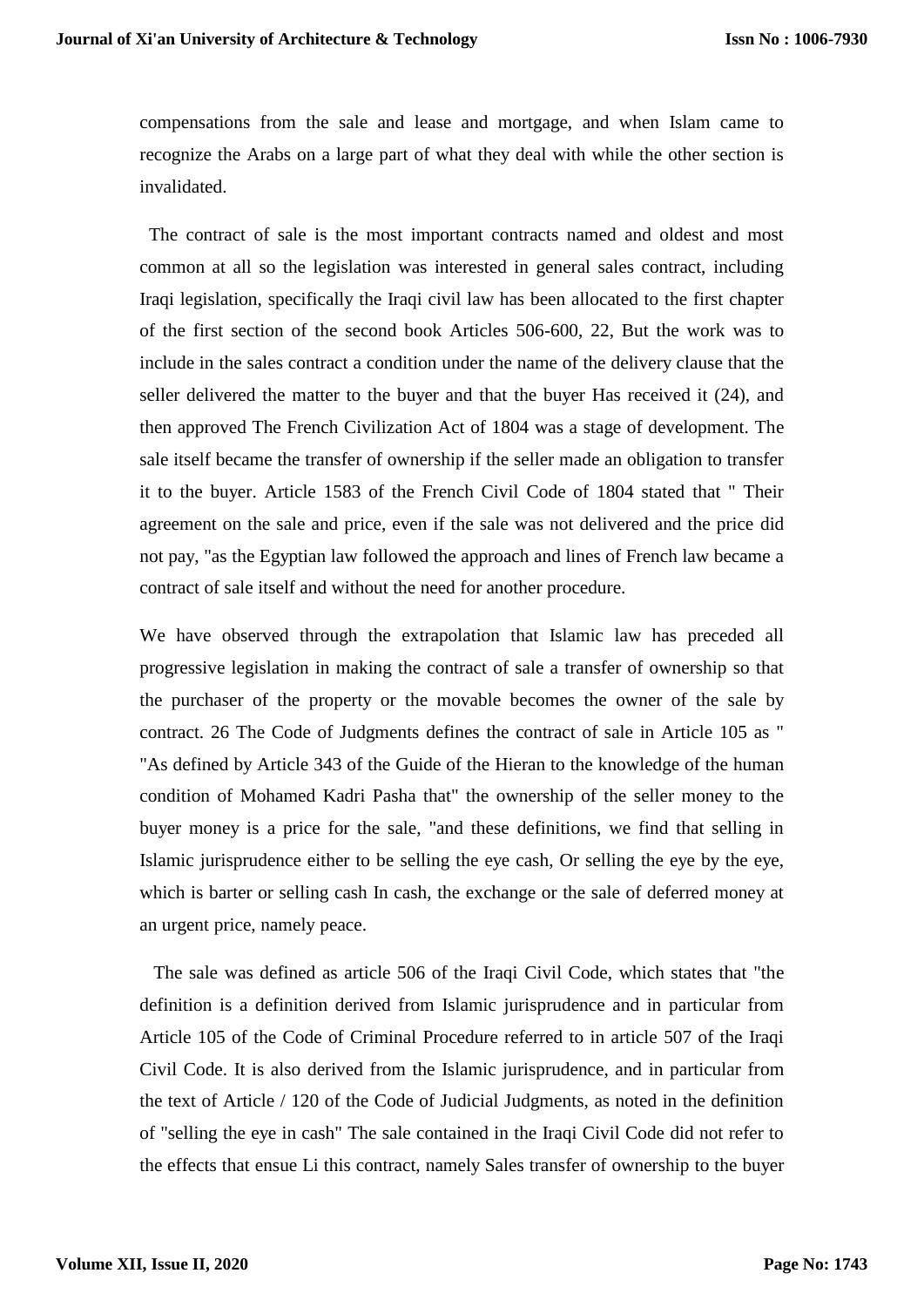once the sale was completed, and the necessity of the fact that the price required by the buyer a sum of money, because this is what distinguishes it from barter.

Thus, we reach the conclusion that in the contract of sale the seller is committed to the buyer not only to achieve the latter a quiet possession of the sale by paying the exposure he may be subject to, but also under this main obligation to achieve beneficial possession, and there is no defect in the sale Prevents the beneficial use by the buyer and therefore the seller in this case ensures that the buyer is free from such defects.

 Islamic jurisprudence also defines the system of hidden defects and has established an integrated approach to it, as the jurisprudents say that this option is a sale option that proves to the buyer without the requirement of the contract because the safety of the sale of the defect is an implied condition in the contract.

 In fact, the Iraqi Civil Code defined the hidden defect in Article 558-2 as "what is lacking in the price of the sale at the traders and the experts, or if it fails to achieve a valid purpose if it is often in the example of the sale or not ..." (30) The defect is " Such as is usually lacking and whose existence is less valuable or useful ".

The position of the Egyptian legislator will not deal with the hidden defect in the definition, but it has been defined by the diligence of modern has been known by the Egyptian Court of Cassation in a decision that "the defect resulting from the claim to ensure the hidden defects in accordance with Article 313 of the old Egyptian rationing is an emergency pest that lacks the common sense of sale If the buyer complains that the sale is made of material other than the agreed article, it is not considered a hidden defect of the guarantee. "32 It is noted that the Egyptian Court of Cassation took this definition from the Islamic jurisprudence, specifically from the Ibn Abidin footnote in the Hanafi jurisprudence, The defect is absent from the origin of the As well as the soundness of the pests. "33

The law of Lebanese obligations and contracts did not define the hidden defect, but the Lebanese jurisprudence defined it as "a bug that exists hidden in the sale of its importance and gravity, which makes it useless for useful use in the form desired by the buyer." 34 This definition shows that Lebanese jurisprudence The guarantee of the hidden defect is not limited to a specific category of defects. The definition is fully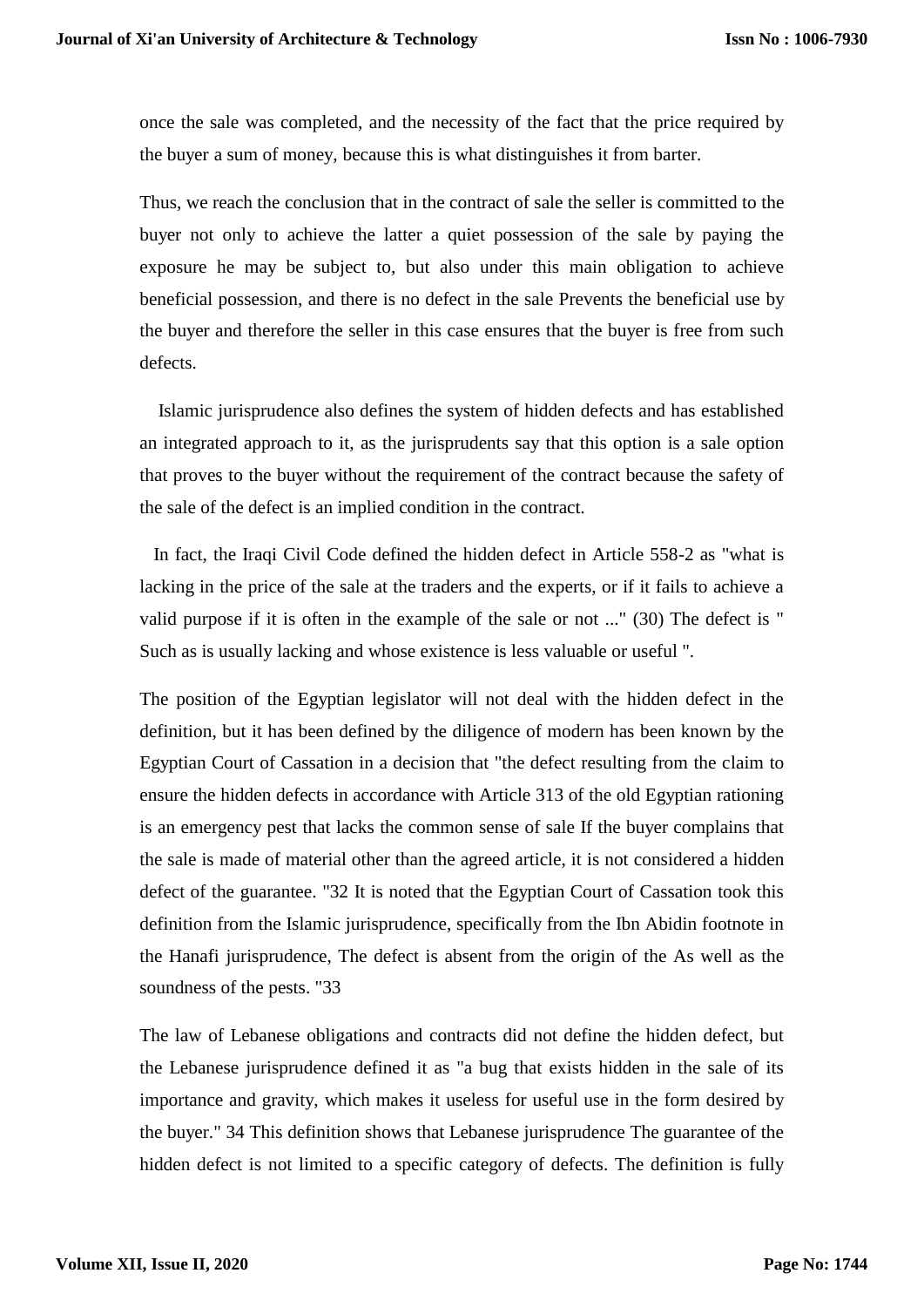stated for every problem that is not realized by the benefit after completion of the contract of sale and the transfer of ownership of the premises. The buyer's knowledge of this defect is a problem found in the agreed sale, which makes it useless for the agreed benefit. .

 Thus, there are the conditions of the positive defect of the guarantee. 36 In order for the seller to guarantee the defect that appears in the sale, there must be certain defect in the conditions without which the buyer can not return to the seller with the guarantee because if we take into account any defect in the sale regardless of If the defect is serious or trivial, it leads to instability, instability in transactions and waste of force binding on contracts. 37 Under articles 558 and 559 of the Iraqi Civil Code, the following three conditions must be met: first, to be hidden, second, to be Third, it should be old, and it must be considered as defective According to the provisions of article 559 of the Iraqi Civil Code, the buyer is not aware of its existence at the time of sale or if it can not prove it if it examines the sale with the necessary care. It is identical to article 447-2 of the Egyptian Civil Code and article 460 of the Civil Code (38), the buyer can not claim to conceal the defect even if it is hidden if he knows of the defect or has been informed of his personal experience or used by an expert.

The seller does not guarantee the defect unless it is old and the foot here means that the fault is present in the sale at the time of delivery is referred to in Article 558-2 of the Iraqi Civil Code saying: "The defect shall be old if it exists in the sale at the time of the contract or after it It is in the hands of the seller before delivery ... ". Article 447 of the Egyptian Civil Code stipulates that "the seller shall only guarantee the defects existing at the time of sale in a particular kind or at the time of delivery, if the sale is comparable and sold by weight or by analogy or by Description "(40).

In its decision No. 881 / H / 956 of 21/6/1956, the Iraqi Court of Cassation went on to state that "the plaintiff had stated in a petition that the plaintiff had sold her the car and assured her that the sale was void of the defect. The court had to instruct the plaintiff to prove this. Has the right to invoke its rightist opponent that he did not confirm to her that the sale is free of defects ... "(41).

The Court of Cassation also ruled that "it was found that the privileged judgment was incorrect because the court ruled that the claim was rejected on the ground that the plaintiff's claim of fraud by the plaintiff by concealing the defect was merely a case of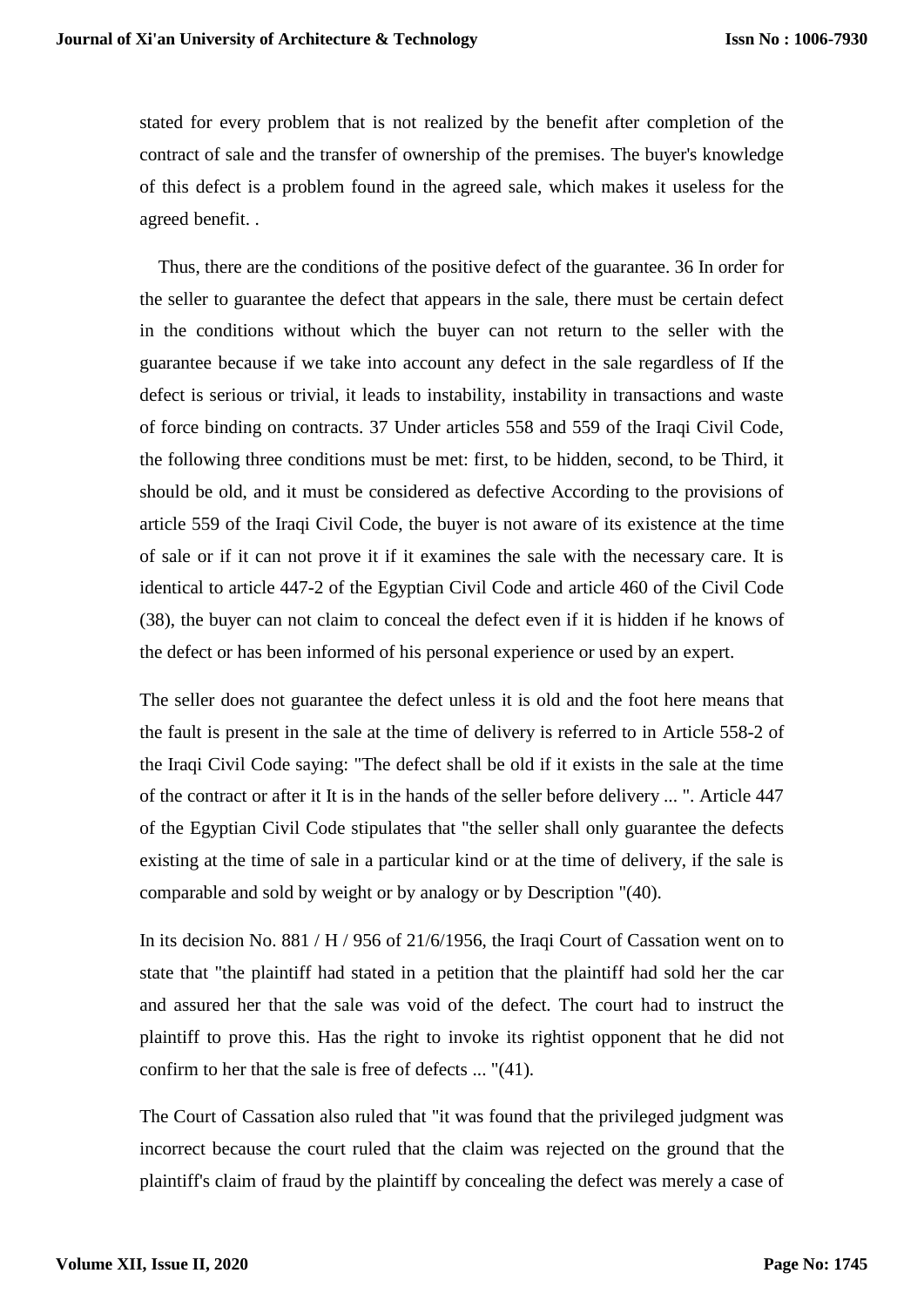evidence and the court considered it incapable of proving it. The plaintiff's agent explained in the pleadings that his client after receiving the car appeared to have a warp in the clothes because of its coup. It also appeared that the plaintiff changed the color of the car from yellow to white. The plaintiff's agent indicated that the two cases could not be found by the plaintiff Upon receipt For a car because it is hidden defects involving fraud and since paragraph 2 of Article / 570 of the Civil Code prevents the seller from holding on to the passage of time in the guarantee of defects by the expiration of six months from the time of delivery of the sale if it is proved that the concealment of defect was cheated it was the court and this case to use In the opinion of people of experience to find out the truth of the facts mentioned and whether it is considered to be carried out by the seller cheating or not and in light of what you reach is separated in the case and issued a distinctive judgment otherwise, which violated his health and decided to revoke it ... "(42).

 If the above conditions of defect are available, the buyer can refer to the seller with the guarantee, but the buyer must take some measures in order to preserve his right of guarantee:

First / Examination of the sale and notify the seller of the defect. In the event that the defect is met with its previous conditions, and if the buyer fails to notify the seller of this defect within the reasonable period, the seller has the right to return the guarantee to the seller. Article 558-1 of the Iraqi Civil Code specifies this guarantee by saying: If he wants his reply and if he wants to do so before him, he will pay his price. "

It is clear from the text of the above paragraph of Article 558 of the Iraqi Civil Code that the buyer has the choice between replying the sale by canceling the contract and retrieving the price and maintaining the price, but at the price mentioned in the contract that this provision was derived by the Iraqi legislator from the Islamic jurisprudence, (43), while the other jurists of the law, they allow the buyer between the dissolution of the sale or spend with the claim for the price part of the part of the sale of the sale of a defect in it (44).

As for the Egyptian legislator, if the defect is serious, the buyer shall have the choice between annulment or retention of the sale with compensation for the defect as required by the general rules, and if the defect is not serious, the buyer shall only be compensated for the harm suffered. Thus, it is clear to us that the Iraqi legislator does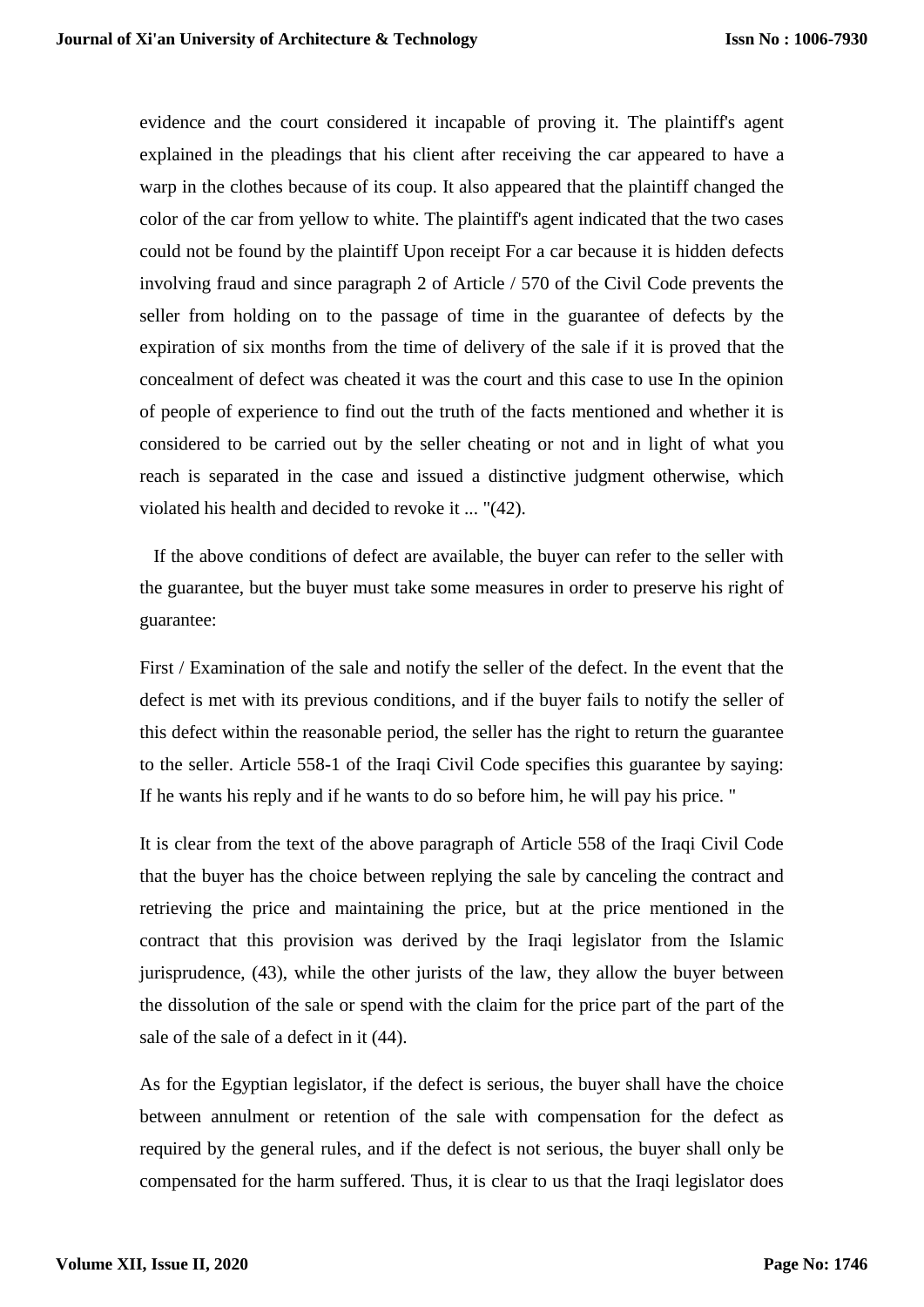not The defect of the sale or sale at all costs The Iraqi Court of Cassation ruled in its decision that "if the car appears defective, the buyer is willing to refund it and if he wishes to pay it at its stated price and not to demand a decrease in price or price difference ..." ).

 If the purchaser is in accordance with the first paragraph of Article 558 of the Iraqi Civil Code between the dissolution of the contract and the return of the sale and keeping it at all costs, there is nothing to prevent the buyer from asking the seller to carry out the seller's obligation to guarantee in kind in accordance with the general rules, The sale is defective at the expense of the seller if possible.

In general, the rule is that the sale may be repaid for a defect in it, and the exception is that there are certain cases, if they are achieved, that the seller can not return the sale to the seller, but his right to demand a decrease in price is limited. -

The first case: - A new defect in the sale after the delivery: - Article 562 of the Iraqi Civil Code states that "1 - if the sale of an old defect and then a new defect in the buyer does not have to respond to the old defect and the new defect exists in it, To demand the seller to reduce the price unless the seller satisfied by taking the defect and there is no objection to the response. 2 - If the defect defect returned to the buyer the right to return the sale of the old defect to the seller "(48).

The second case: - Increase the sale of the buyer's money: - The increase that prevents the response based on the text of article / 563 of the Iraqi Civil Code and allow the buyer to refer to the low price either to be a continuous increase is not generated as construction and plant or a separate increase generated as the price either increase Discrete and non-generated items such as wages and the increase generated do not prevent the response.

The third case: - The loss of the sale is defective in the hands of the buyer: - Article / 564 of the Iraqi Civil Code states that "if the sale of the sale is defective in the hands of the buyer and his property is due to the seller to reduce the price.

The buyer shall act with the defective sale before he is aware of the defect. If the buyer does the wrong thing, the landlord shall act before he is aware of the defect in which he is due to the seller for the low price. This provision is derived from the concept of violation of article 566 of the Iraqi Civil Code.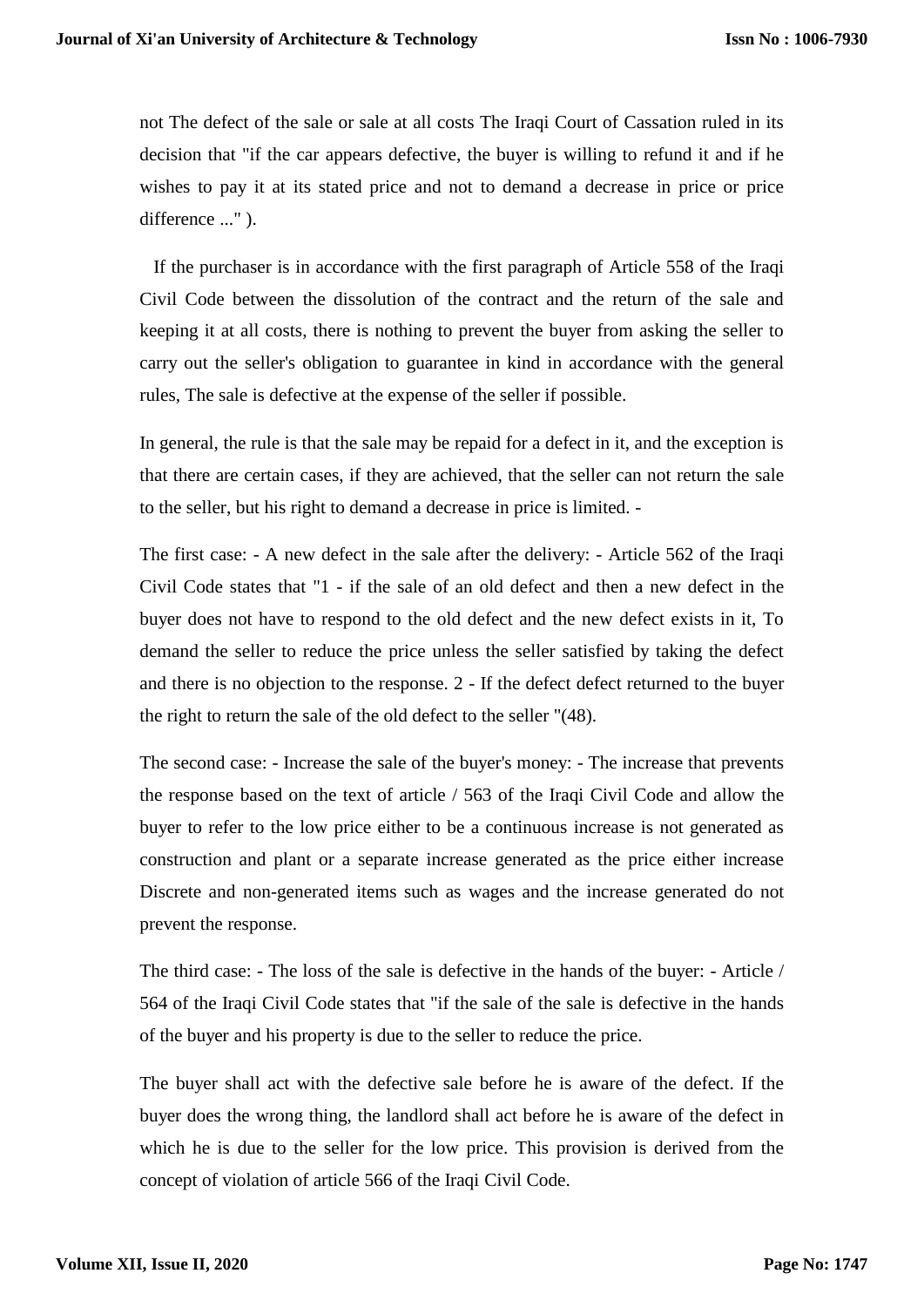Second demand / right-of-sale distinction for suspected defect

 The right of the sales repudiation is flawed from the rest of the faith, which is similar in aspects and differs from it in aspects such as the complementary faiths of the bourgeois and the meritorious. They are similar in different places and differ in other places. Therefore, our study requires clarifying these matters through the following two sections: Response of the sale of the defect of the complementary faith of the bourgeois. Branch II / discrimination right of the sale of the defect of the right of memorization.

 Section I / The distinction of the right of the sale of the defect of the complementary faith of the bourgeoisie

 We can explain the most important differences between the right of the sale of the defect and the complementary faith of the bourgeoisie as follows:

First: the similarities between the right of the sale of the defect and the complementary faith of the bourgeoisie:

That each of them has been attached to the complementary right as it comes to complete the incomplete evidence either that the law is incomplete and wants to complete it and complete it with the right to reply the sale of a defect imposed by the law or the judge may see it incomplete and need to be completed by the juridical complementary complementary right and its discretionary power Wide and a very positive role in directing the case and related evidence and investigating the facts to complete his conviction and complete the lack of evidence to move in an effort to reach a fair government and ensure the proper application of the provisions of the law.

2 - that each of the right of the sale of a defect in it - which is one of the images of complementary faith obligatory - with the complementary faith of the bourgeois agree in the most important aspects, it can not be sworn to the other opponent because it is a form of the right complementary and thus apply to the provisions of Article / 123 Of the Iraqi Law of Evidence, which stipulates that "the opponent to whom the court has directed the complementary right is not allowed to respond to the other opponent," which is identical to Article 120 of the Egyptian Evidence Law, Article 252 of the Lebanese Code of Procedure, Article 124 of the Syrian Evidence Law , Article 70 of the Jordanian Evidence Act, and Article 349 of the Law Article 49 of the UAE Law of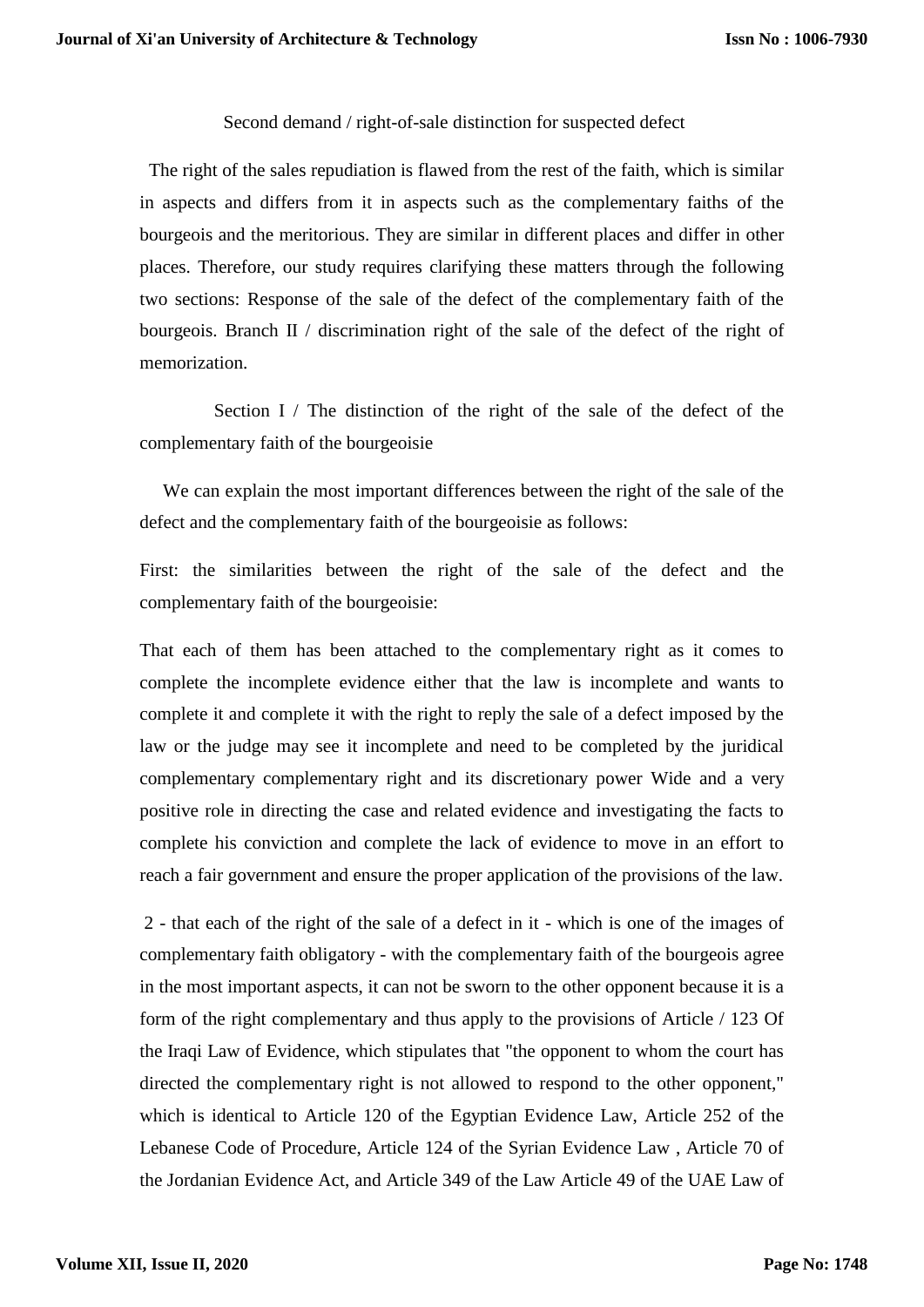Evidence 49 is not part of the decisive oath that allows the right of the opponent to be sworn in. It is directed by the judge rather than the adversary, because it is a means of complementing the conviction of the judge, This may be its response to the conscience of its adversary to whom the judge is sworn, as in the case of the decisive right.

Second: The differences between the right of the sale of the defect and the complementary faith of the bourgeoisie:

1. The right of the sale is different from that of the bourgeois complementary faith that the judge is obliged to direct it in the case specified by the law and does not have the discretion to direct it, as is the case in the complementary faiths of the bourgeoisie.

(2) The judge has no right to repudiate the sale in the right to return the sale. The judge may direct the complementary right to one of the litigants in the case - the plaintiff or the plaintiff - depending on the odds of the ratification of the interest of one of them, except on the right of the calendar. The law sets the right of appreciation to the plaintiff only demanding the recovery of the thing, and thus here is similar to what is in the pictures of faith The finite complement of determining which opponent is SEO The right to repudiate the sale of the right to repudiate the sale, or to deny it, is binding on the judge, contrary to the complementary faith of the bourgeoisie.

The right of the sale reply shall not be subject to a defect unless the buyer proves his claim, but the law considers it imperfect to be supplemented by this oath, whereas in the complementary right, which is part of the bourgeois complementary faith, it is directed only if there is incomplete evidence that includes the principle of legal certainty, Any incomplete legal evidence which would make the existence of the alleged right probable, the judge may complete his partial conviction and complete it with the supplementary right to serve as a complete guide and then build his judgment on the merits of the case. 51 The evidence is essentially the full proof at the right of reply The sale of the defect in it, however the law requires the judge to be dissolved In this right to the realization of the right.

The second destination / distinguishing the right of the sale reply to the defect of the right of memorization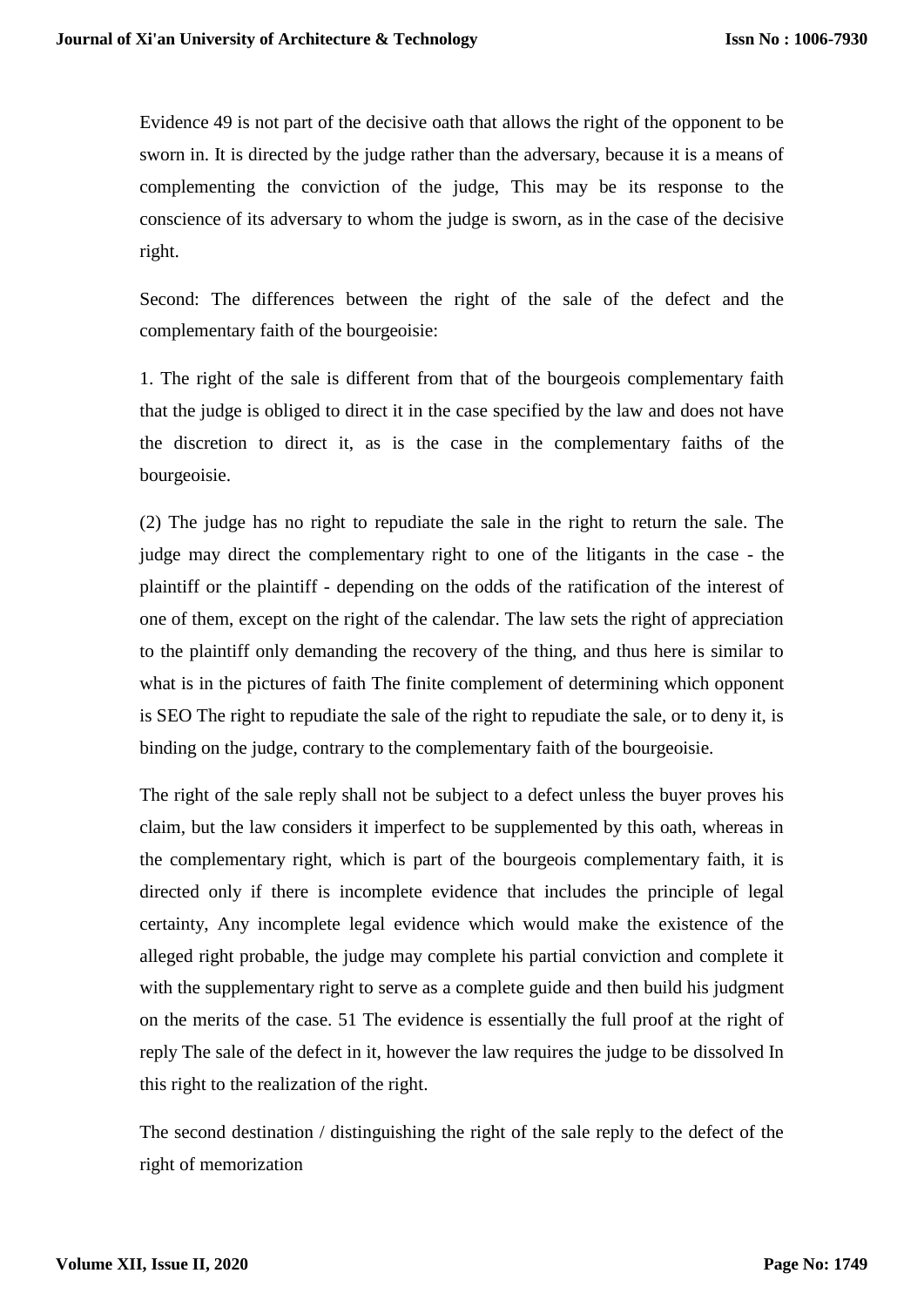We can clarify the most important differences between the right of the sale of the defect and the right of memorization, as follows:

First / the similarities between the right of the sale of the defect and the right to memorize: -

1. Each of them can be categorized by our humble assessment in the obligatory complementary faiths because they are indeed legal beliefs imposed by the law, and they are a right and a right because they oblige the judge to direct them and have no discretion in directing them or not. The judge needs to direct them on his own. The case shall be considered in the eyes of the law and shall be reinforced by an integral right.

2 - Both are judicial, ie they are in civil proceedings in the Judicial Council exclusively, they are confirmation of the thing at the request of the judge to mention the name or character of God as a specific tape, and this is certainly a fundamental characteristic of these beliefs from the rest of the faith is not judicial, One of the two adversaries to the validity of what the opponent claims at the request of the judge exclusively, it is either the right of invocation that the plaintiff did not meet his right in any form of the picture, the deserving of money but provides evidence relative to the King and remains to strengthen this guide with complementary right and complement legal Juba is The right of invocation is that the money did not come out of his property in the face of the In which the right of the seller's right to reply to the sale has been proven to be defective in that he has not satisfied the defect expressly or Indication.

3 - both right and legal right directed by the judge on his own to the plaintiff - at the right of invocation to the plaintiff of the right to the estate, which proved his right that he did not meet the right himself or the other deceased and his father and not transferred to others or fulfilled his religion from others and not the deceased in exchange for this The right to pledge - either in the case of the right of return of the sale of a defect in it to the buyer to the fact that he did not satisfy the defect explicitly or indication, and both were known in Islamic jurisprudence (52).

Secondly: The difference between the right of a salesman's response to a defect and the right to memorize it: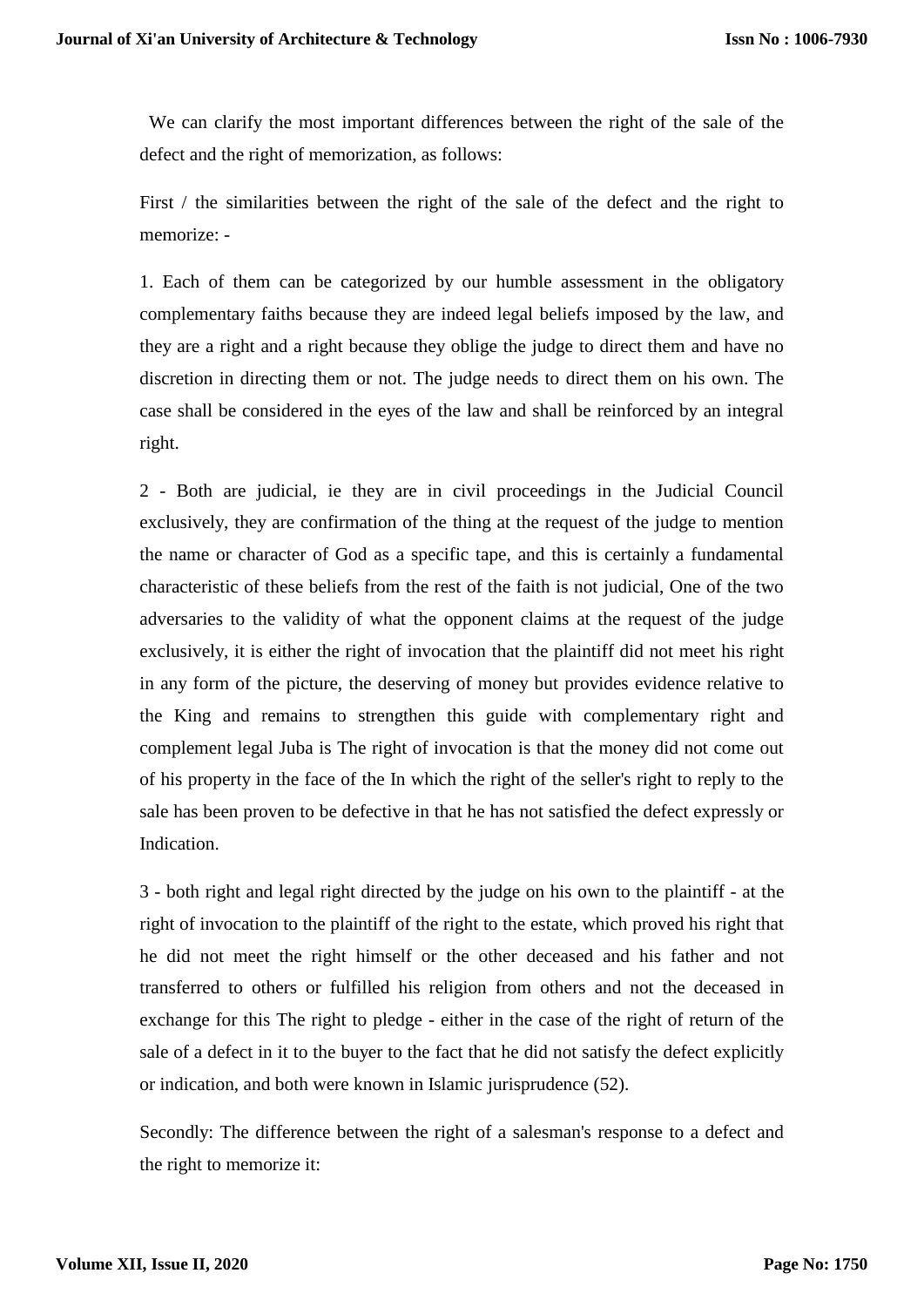1. In cases where the sale is repugnant, the judge must direct the oath to the buyer without the need for a request from one. The judge will automatically assign a right to the buyer who has proved his claim that he has not satisfied the defect explicitly or substantively and reinforces the original evidence he has obtained. To the author of the right to the estate, which proved his right that he did not meet the right himself or the other person of the deceased and does not transfer it or transfer it to others Or he has fulfilled his debt from third parties and not to the deceased in return for this right.

3 - One of the effects on the right of the sale of the defect is that if the buyer who has proved his claim, he earns his right and ordered him to refund the sale to the defect to the seller, because this oath is actually a proof of the judge to strengthen the original evidence, The evidence presented to him, this oath is not a guide in the judgment, and does not reach to the alliance only after proven right, but if the right of the oath did not swear by the buyer lost his claim, because this oath is legal imposed by the law, and the evidence here is fundamentally deficient in the eyes of the law And it came to complete the evidence that the law considers incomplete and is intended to be taken The judge is obliged to direct them in certain circumstances to one of the particular adversaries appointed by law, while the right-of-memorization oath proves his right to the estate as an effect, but if the right-wing and did not swear the plaintiff lost his claim also.

## The third topic / legal rules to the right of the sale of the defect

 There is no doubt that Limin's response to the sale is a flaw in which there are legal rules that distinguish it from others. It should usually have legal conditions. Therefore, it is necessary to look into these conditions and to identify them, and then to address the implications thereof, according to the following demands: Terms of the right of the sale of the defect.

The second demand / effects of the right of the sale of the defect.

 The first demand / conditions of the right of the sale reply to the defect

 It is usually necessary to direct the right of the sale reply to the defect of the availability of several conditions that can be clarified as follows: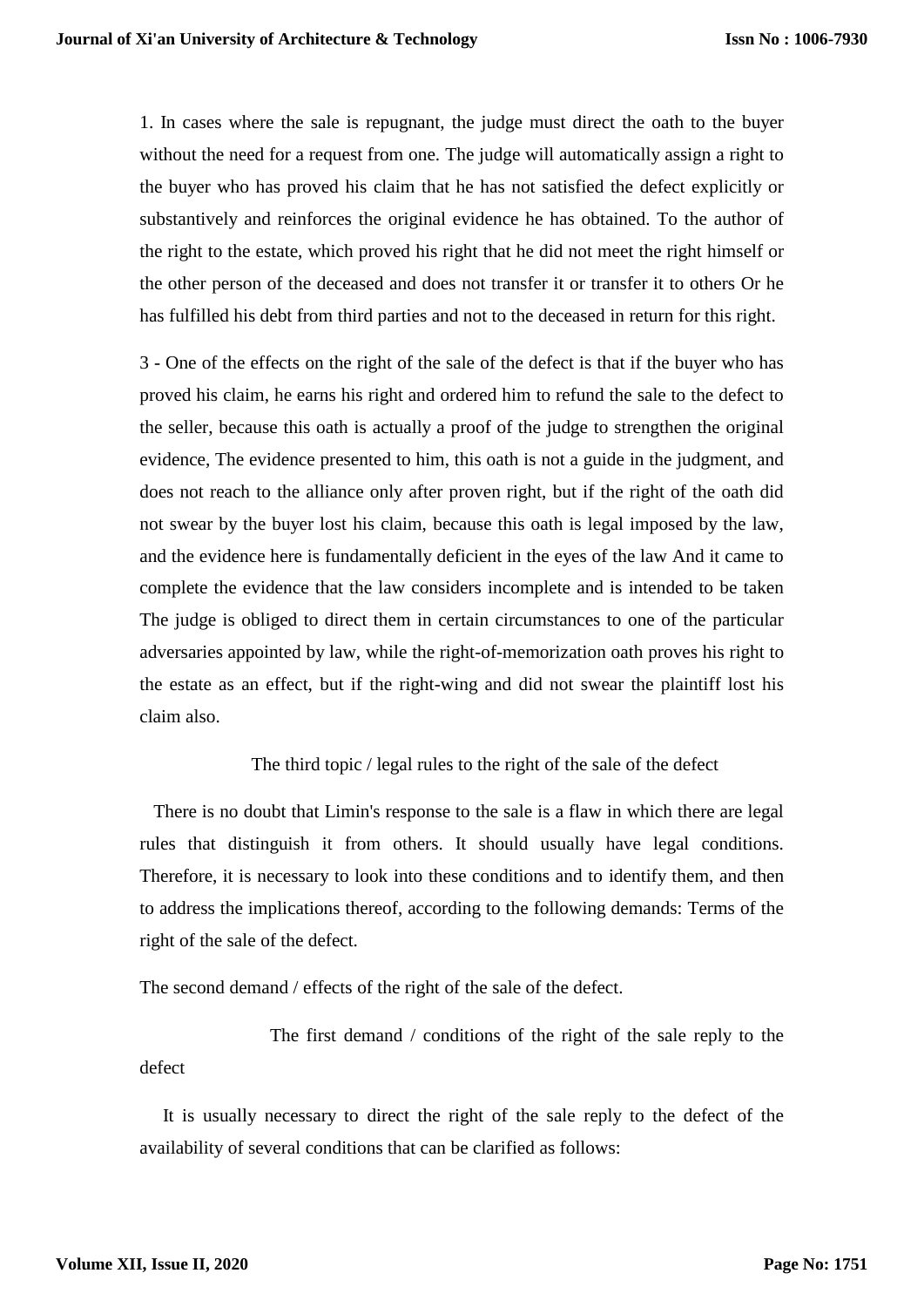1- The buyer shall request a refund of the sale for a defect in it.

2. The buyer shall assess the defect and prove its existence.

1. The judge may, on his own motion, ask the buyer to swear oath if the buyer wishes to return the sale to a defect.

4- The right of the sale refund shall be done by one of the two adversaries exclusively, the purchaser, without the need of a request from his opponent, by mentioning the name or description of Allaah. The wording of the right shall be deemed by the purchaser to be not satisfactory.

The second demand / effects of the right of the sale of the defect

On the right of the sale reply, there are a number of effects that are defective:

First: - The right of the sale of the right of the sale of the defect.

 If the buyer submits the evidence proving his claim that there is a defect, the court makes it on its own right to return the sale to a defect in it because he did not satisfy the defect expressly or explicitly, such as saying: Satisfied, or indication: If the court does not issue this oath, then its ruling shall be subject to appeal by the Court of Cassation.

Thus, if the buyer, who has proved his claim, wins his right and orders him to return the sale to the seller for a defect, because this oath is actually a proof to be sworn by the judge in order to reinforce the original evidence that he drew from him.

Second: The effects of the right-of-sale on the right of the sale of a defect.

However, if the buyer distorts the oath of this oath explicitly or implicitly, he loses his claim and rejects it, because this indicates that he has been explicitly or implicitly disqualified, and thus the evidence remains in the eyes of the law incomplete, because this oath is legal and is imposed by law. . Therefore, the right was legally imposed as it came to complete a guide that the law deems incomplete and intended to be completed. The judge is obliged to direct it in certain circumstances to one of the particular adversaries appointed by the law, the buyer.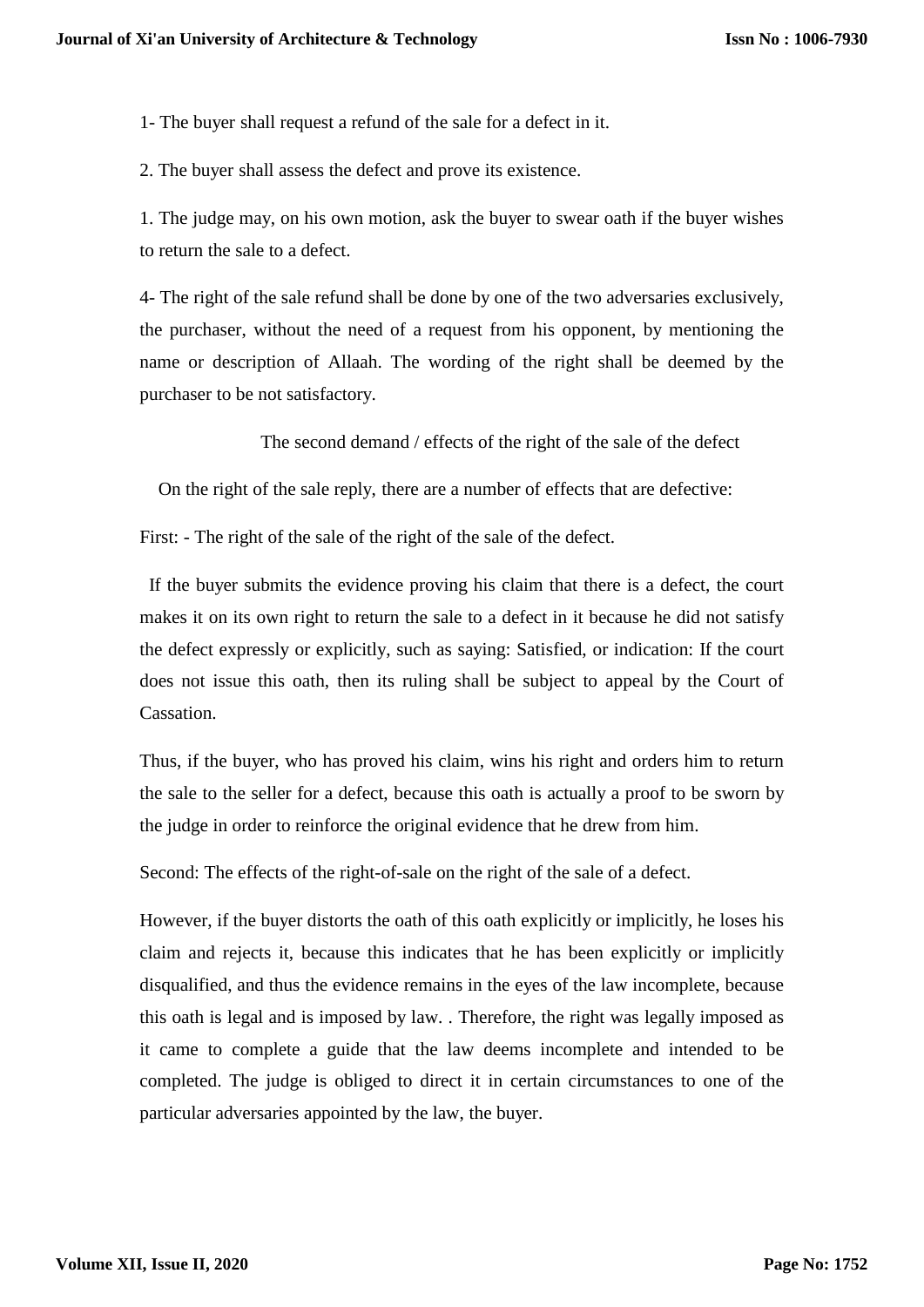In this regard, he said in article 1746 of the Code of Judicial Judgments that "... if a member of the court decides to respond with a defect, and if the court decides to dismiss the case, it is possible that the buyer may have complained of the defect on that face. If the seller says that he knows that the buyer has not dropped the option of his defect and therefore does not ask to be sworn in on this face, it seems that the buyer does not swear ... "(53).

#### Conclusion

 Through the study we have reached several results, which we have installed in the places of study, and I will suffice here to refer to the most important of these findings and recommendations that we reached, as follows:

First: Results:

1 - It turned out that the subject of the right of the sale of the defect of an important subject was not given the right of research and study did not discuss the subject in sufficient and thorough research specialized in depth.

2 - It turns out that the Muslim jurists, although they knew the right to respond to the sale of the defect in it, but they did not belong to a specific definition, and reached the definition chosen for this right.

3 - It turns out that the right of the sale of the defect is characterized by several characteristics distinguish them from the rest of the faith, as we concluded to identify the terms and effects.

4 - we have reached two parts of the first right: includes the complementary faiths juridical judicial, where the judge may direct or not, according to his discretion and conviction of the evidence before him, the second: the complementary faith mandatory legal, where the judge is obliged to direct as long as the situation has been identified Law, that is to say, it has no discretionary power to direct it.

5 - We have discovered that the hidden defects have some of the defect to be old and hidden and influential as we find that all the laws of comparison were conducive to it.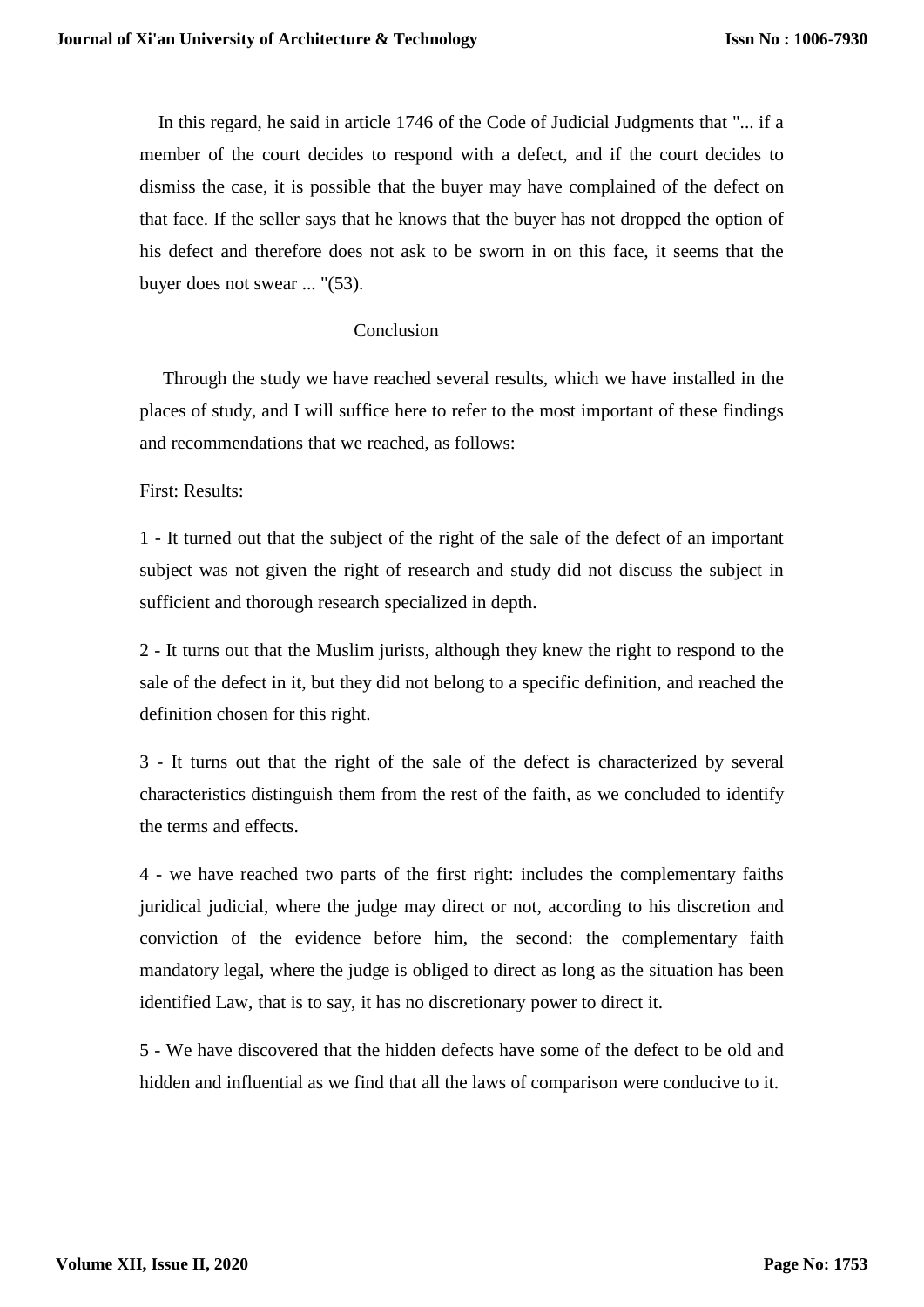Second: Recommendations:

1. We propose that the text of article 558-2 of the Iraqi Civil Code be amended and that the word "other" should be added to the following wording: "What is lacking in the price of the sale by traders, experts and others, or what is missing a proper purpose if it is most often in the example of sale or not ..." Because the old text lacks precision because it restricts them to traders and experts.

2- We suggest that the Egyptian Civil Law should follow the example of the Iraqi Civil Code and the Lebanese Obligations and Contracts Act to grant the buyer the right to return the sale, although the defect is not serious by not conforming to the specifications agreed upon in advance with the seller to settle the contractual relations.

3 - We recommend intensifying comparative legal studies by laws and returning legal legislation in the Islamic world to Islamic jurisprudence to guide them through its methodology and rulings.

4. We call upon the legislators of the comparative laws to regulate the provisions of this oath within the provisions of the laws of evidence in order to avoid controversy, and follow the example of the Iraqi law of evidence by stating explicitly.

5 - Return legal legislation in the Islamic world to the origins of Islamic jurisprudence to guide them from his approach and take the provisions of which are characterized by justice and equity.

Check references and sources

1 - See: Al-Jarjani, Tarif, 1, Dar al-Kuttab al-Alami, Beirut, 1403/1983, p. 259;

2 - See: Al-Farabi, Al-Sahah and the Taj of the language and the saheeh of Arabic, the investigation of Ahmed Abdul Ghafoor Attar, 6, Dar Al-Ilm for millions, Beirut, 1407/1987, p.

- 3 Surah Al-Hakka / 45-46.
- 4 Al-Maida / 89.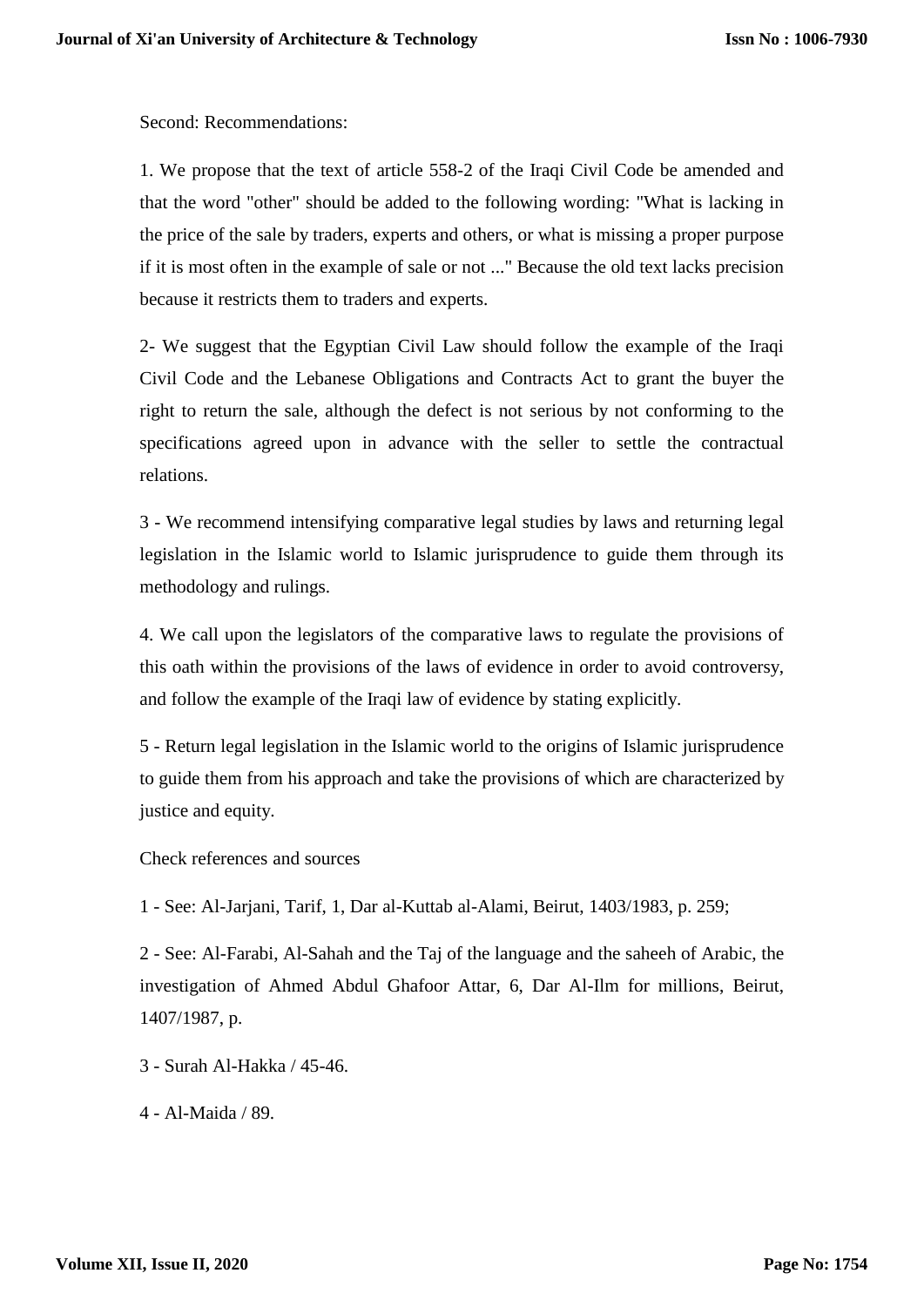5-d. Ahmed Mukhtar Abdel Hamid Omar (T: 1424H) with the help of a working group, Dictionary of contemporary Arabic language, I 1, World books, 1429 H / 2008, C 2, p. 1581 (3504 AB).

6 - Al-Resala Foundation for Printing, Publishing and Distribution, Beirut, 1426 AH / 2005, p. 118 (Arabic) Separation of the guine).

7 - Seen: Mohammed bin Mohammed bin Abdul Razzaq al-Husseini, nicknamed Mortada, Zubaidi (T: 1205 e), the crown of the bride Jawahar dictionary, investigator: a group of investigators, Dar al-Hedaya, 3, p. 448 (Bab defect).

8 - Ali bin Muhammad bin Ali al-Zayn al-Sharif al-Jarjani (816 AH), Tarifim, the investigator: seized and corrected by a group of scholars under the supervision of the publisher, 1, Dar al-Kuttab al-Alami, Beirut, 1403 AH / 1983, p. 102 (Bab al-Kha).

9 - See: Ali bin Mohammed bin Ali Al-Zain Al-Sharif Al-Jarjani, op. Cit., P. 160 (Bab Al Ain).

10 - Seen: the son of the perspective of the Ansari African, the tongue of the Arabs, I 3, Dar Sader, Beirut, 1414, C 3, p. 312 (detached eye).

11 / Article 1746 of the Journal of Judiciary Judgments; and explain it at: Salim Rustam Baz Lebanese, Sharaf Al-Majalla, I 3, House of Revival of Arab Heritage, Beirut, without publication year, p.

12. Consider: Article 124.3 of the Iraqi Evidence Law No. 107 of 1979, as amended by Law No. 46 of 2000, published in the Iraqi Gazette, issued by the Iraqi Ministry of Justice, p / 3837 on 31/7/2000, p. 450.

13 - Ali Haider, Dharr referees explain the magazine sentences, the Arabization of lawyer Fahmi al-Husseini, 1, Dar al-Kuttab al-Sulti, Beirut, 2010, c 4, p.

14- Salim Rustom Baz, The Journal of the Revival of the Arab Heritage, Beirut, without a printed year, p. 1077; for more detail see: Ali Haider, op. Cit., C 4, p.

15 - For more detail see: Ali Haider, op. Cit., C. 4, p. 512.

For further details, see: Fakhreddine al-Zayali al-Hanafi (d. 743 e), the facts are explained by the treasure of the minutes and the footnote of the Chalabi, footnote: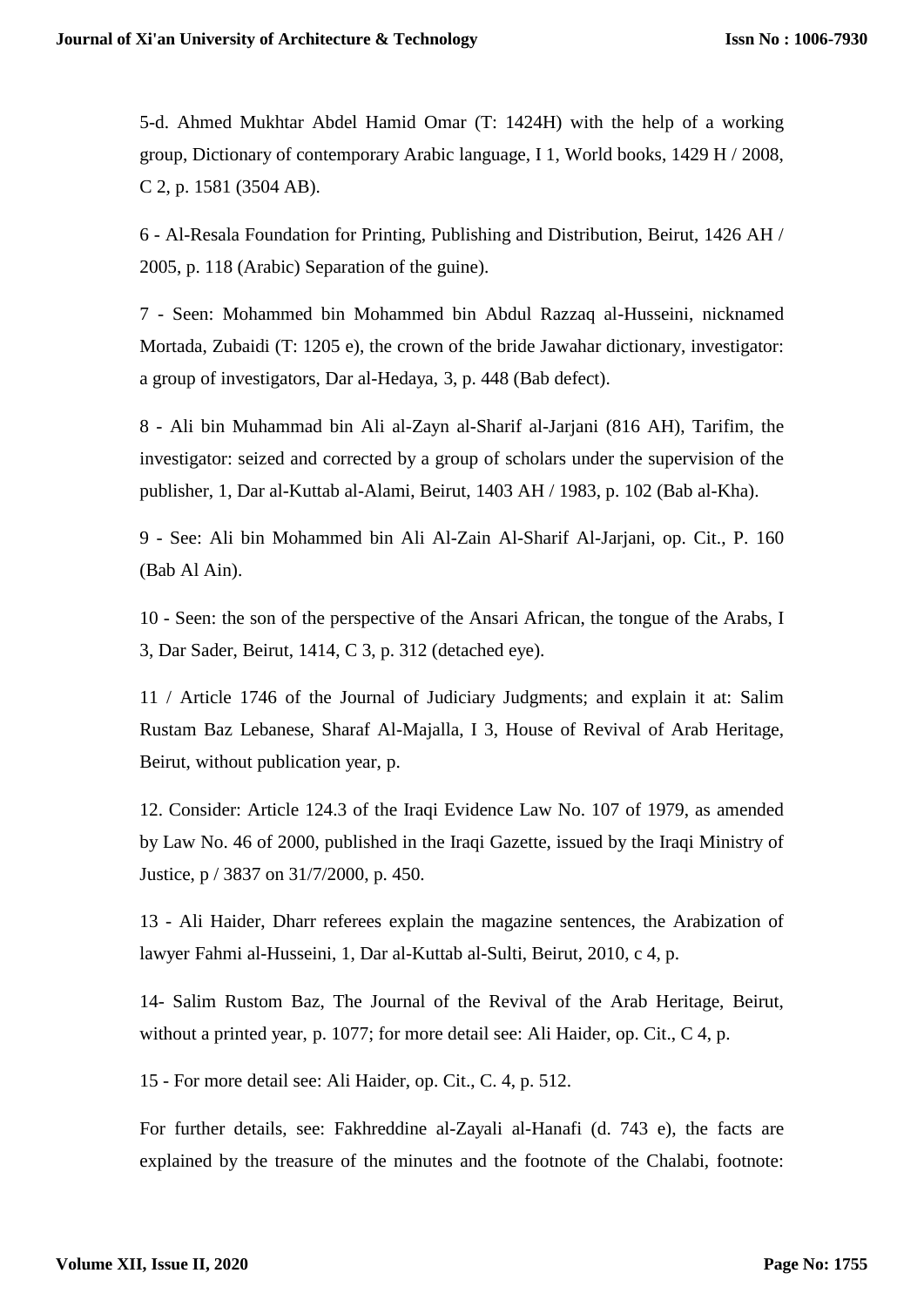Shahabuddeen Ahmed bin Mohammed bin Ahmed bin Yunus bin Ismail bin Younis Shalabi (T: 1021 e), 1, the printing press Grand Amiri - Bulaq, Cairo, 1313 H, 4, p. 31 (door option of defect); Mohammed bin Ahmed bin Arafa Dessouki Maliki (T: 1230 e (Yahya bin Abi Al-Khair Bin Salem Al-Omrani, Al-Shafi'i, p. 558), the statement in the doctrine of Imam Al-Shaf Abdul-Salam bin Abdullah bin al-Khader ibn Muhammad, Ibn Taymiyyah al-Harani (d. 652 AH), the editor of fiqh on the doctrine of Islam, Imam Ahmad bin Hanbal, I 2, Library of Knowledge, Riyadh, 1404/1984, c. 1, p. 324 (answer door defect).

17 - Mohiuddin Yahya bin Sharaf al-Nawawi, kindergarten students and the mayor of Muftin, I 2,, Islamic Bureau, Beirut, 1405, c 11, p.

18 - Ahmed bin Ali bin Hajar Abu al-Fadl al-Askalani Egyptian Shafi'i, Fath al-Bari Sharh Saheeh al-Bukhari, investigation Muhi al-Din Khatib, Dar al-Maarifa, Beirut, without a year printed, c 11, p. 516.

Article (83) of the Jordanian Civil Law in force No. 43 of 1976 Amended; UAE Civil Transactions Law No. 5 of the year 2005, as amended; 1985 Revised.

20 - For more detail see: Dr. The Marks, Methods of Proof, Recognition and Right and Their Procedures, International Press, Cairo, 1970, c2, p. 209.

21- Decision of the Egyptian Court of Cassation No. 6826 of 26/4/2000, citing: Lawyer Faraj Mohamed Ali, The burden of proof and its transfer, Juridical study of the litigant in charge of proof, pleadings, civil taxes, customs, according to the latest court of cassation. , P. 2, Modern University Office, Alexandria, 2009, p. 407.

22. Consider: Articles 506-600 of the amended Iraqi Civil Code No. 40 of 1951.

23- For more details see: Dr. Abbas Al-Sarraf, Explain the sale and lease contracts in the Iraqi Civil Code, Baghdad, 1956, p. 56 and beyond.

24- For more detail see: Dr. Anwar Sultan, The Contracts Named, Explaining the Contracts of Sale and Bargaining, 1983, p.

25 - Consider: Article / 1583 of the French Civil Code in force for the year 1804; For further details, see: Dr. Jafar Al-Fadhli, Al-Wijeez in civil contracts Sale / lease /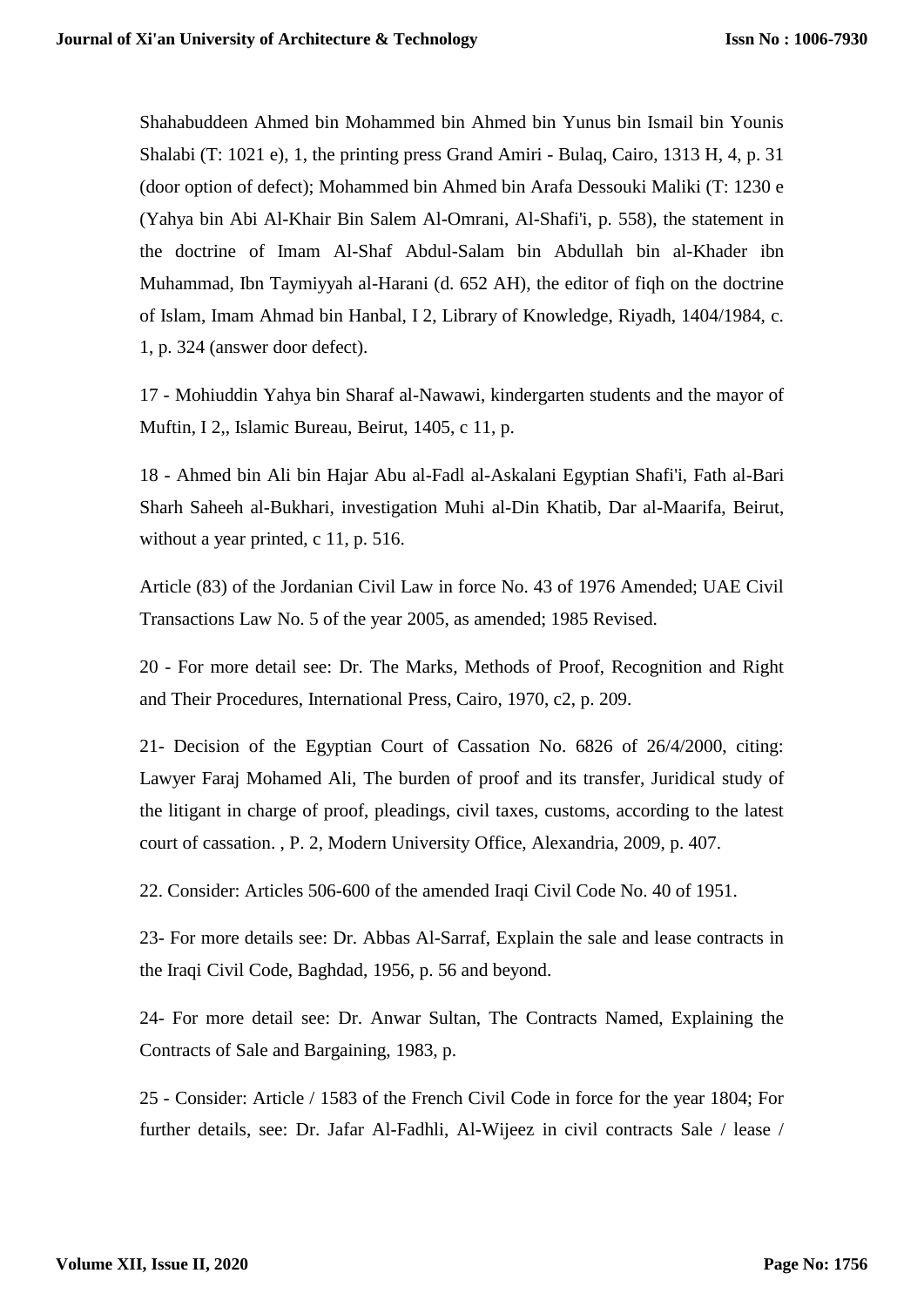contract study in the light of legal development and reinforced by judicial decisions, , 1410/1989, p.

26 - Seen: Abu Bakr bin Masood bin Ahmad Al-Kasani Hanafi (d: 587 e), Bdayd al-Sanaa in the order of laws, I 2, Dar al-Kuttab al-Ulami, 1406 AH / 1986 AD, C 5, p.

27. Consider: Article / 120 of the Code of Justice.

28. CONSIDERED: Jafar al-Fadhli, op. Cit., P. 123.

29. d. Al-Sanhouri, Sources of the Right to Islamic Jurisprudence, Without Place and Year of Printing, C4, p. 270; Munir al-Qadi, Explanation of the Journal, Without Place of Printing, 1947, 1, p. 309.

30. Consider: Article / 558-2 of the Iraqi Civil Code No. 40 of 1951.

31 - Seen: Dr. Mohammed Taha Al-Bashir and d. Ghani Hassoun Taha, Rights in Kind, Department I, Ministry of Higher Education, Baghdad, 1982, p. 305.

324, p. 274, quoting: Wissam Abdul-Mohammed and Hussam Abdul-Muhammed, The Hidden Absence in the Electronic Contract of Sale, Tikrit University Journal of Law, Vol. 1, Volume 1, P. 2, c 2, March 2017, Rajab 1428, p. 398.

33 - Ibn Abidin, Muhammad Amin bin Omar bin Abdul Aziz Abdulin Damascene Hanafi (T: 1252 e), the response of the Almtahar on Durr Mukhtar, I 2, Dar al-Fikr, Beirut, 1412 AH / 1992, C 5, p. 4 (door option of defect).

34- Assaad Diab, Ensuring the disadvantages of hidden sales, Dar Baqir, Beirut, 1981, p. 29.

35- Dr. Elias Nassif, Encyclopaedia of Civil and Commercial Contracts Contract of sale, i 2, without a printed year, 2010, c 8, p. 517.

36. For further details on the terms of the positive defect of the warranty, see: Dr. Jafar al-Fadhli, op. Cit., Pp. 125-137.

37. See: Jafar al-Fadhli, op. Cit., P. 125.

38. Article 447-2 of the Egyptian Civil Code in force, No. 131 of 1948, as amended; and Article 460 of the Lebanese Law and Obligations Law No. 154 of amended 1032.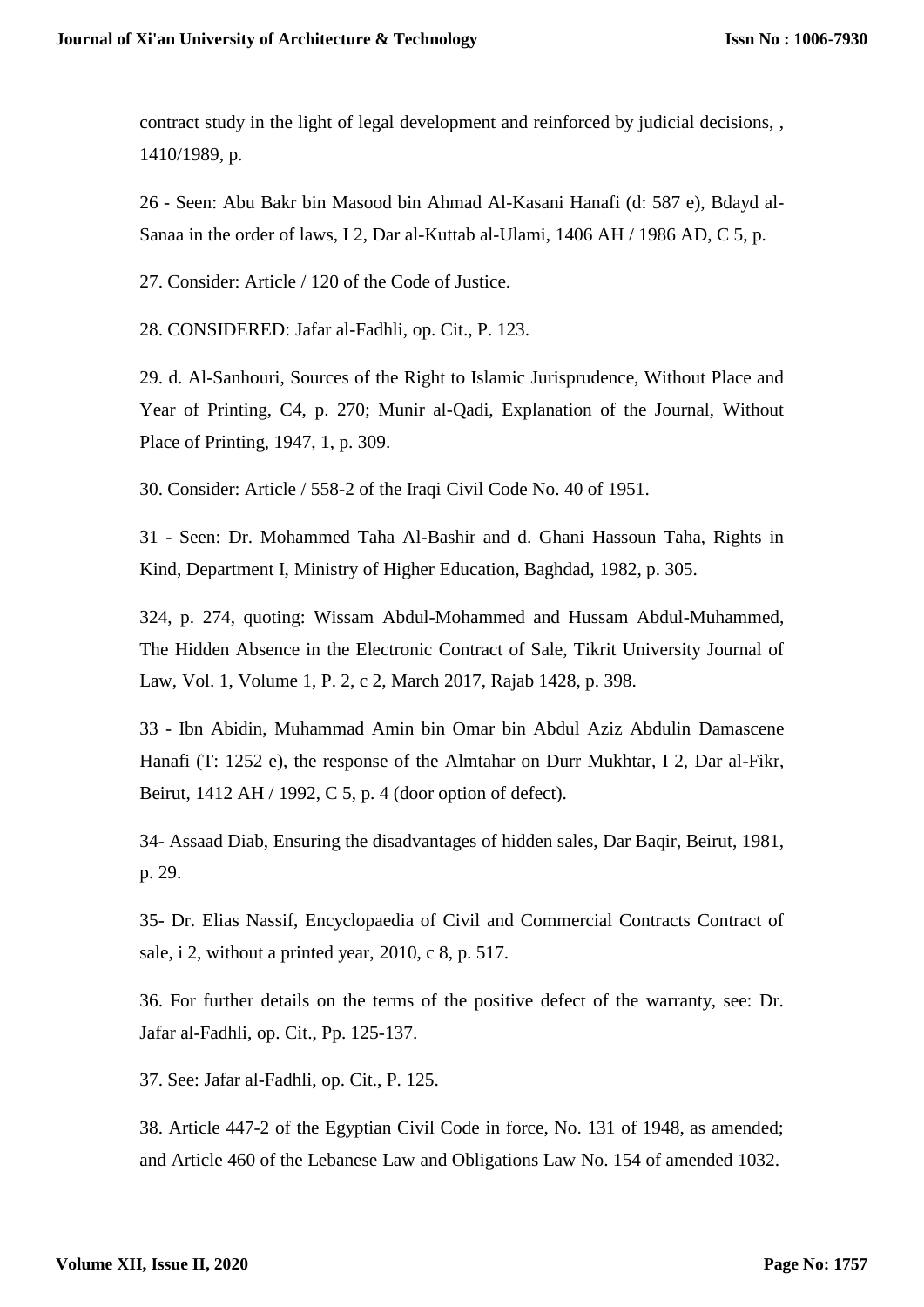39. See: Jafar al-Fadhli, op. Cit., P. 125.

40. Consider: Article / 447-2 of the Egyptian Civil Code; and Article 460 of the Lebanese Code of Obligations and Contracts.

41- Decision of the Iraqi Court of Cassation No. 881 / H / 956 dated 21/6/1956, quoting: Jafar al-Fadhli, p. 125

42 - Decision of the Iraqi Court of Cassation No. 57 / M 2/975 on 13/4/1975, quoting: the sentence set number 2 / year 6/1975 p.

43- For further details, see: Abu Zakaria Muhyi al-Din Yahya bin Sharaf al-Nawawi, Total Explanation of the polite (with the completion of the Sabki and Mtayi), Dar al-Fikr, C 12, p. 160 (the door to sell Misrat and answer defect).

44 - For more detail see: Abu Zakaria Mohi Eddin Yahya bin Sharaf al-Nawawi, op. Cit., C12, p. 327 (the door to sell Misrat and answer the defect).

45 - Decision of the Iraqi Court of Cassation No. 1144 / M 2/1976 on 12/10/1976 Iraqi Judicial Circular No. 4, S / 5, p.

46. The Lebanese legislator preferred to give the buyer a claim to refund the sale or to reduce the price to consider: Article 49 Lebanese obligations and contracts, as stipulated by the French legislator in article 1644 of the amended French Civil Code 1804. On the same judgment. Quoting: Jafar al-Fadhli, op. Cit., P. 140

47. For more detail see: Jafar p. 141.

48 - In order to achieve justice, there must be a distinction between two cases: First case / If the new defect arises because of the old defect, such as buying a person car and then turn during the use and injury new defects and then the technical examination shows that the accident occurred due to an old defect of its position For example, the buyer should be given the choice between the refund of the sale and its full refund or acceptance of the sale with the claim of a lower price equivalent to the damage suffered by the accident arising from the old defect. The second case is if it appears that the new defect occurred by the buyer and has nothing to do with the defect The old or grew up because of Force majeure. In this case, the buyer is not